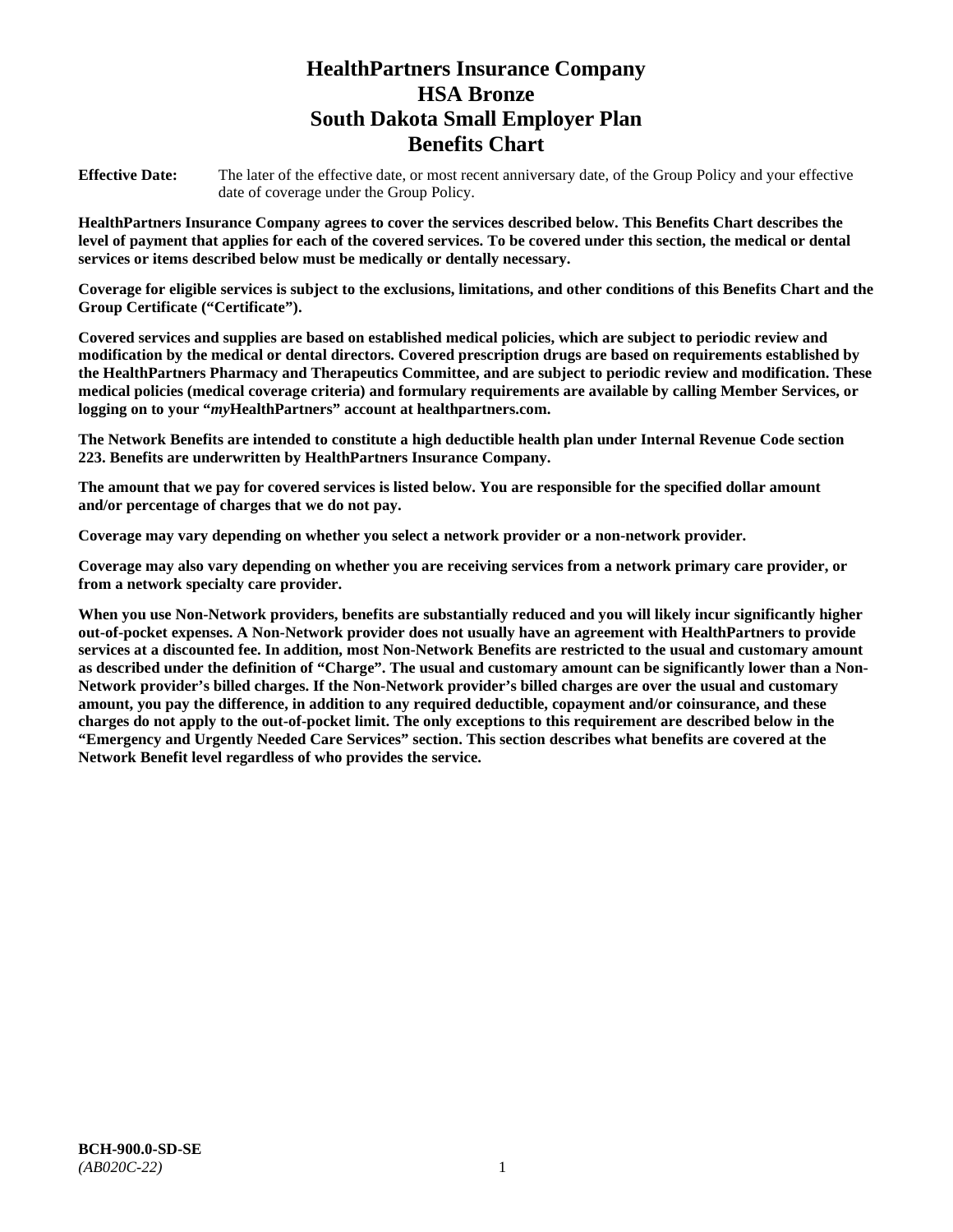# **These definitions apply to this Benefits Chart. They also apply to the Certificate.**

| <b>Biosimilar Drug:</b> | A prescription drug, approved by the Food and Drug Administration (FDA), that the FDA<br>has determined is biosimilar to and interchangeable with a biological brand name drug.<br>Biosimilar drugs are not considered generic drugs and are not covered under the generic<br>drug benefit.                                                                                                                                                                                                                                                                                                                                         |
|-------------------------|-------------------------------------------------------------------------------------------------------------------------------------------------------------------------------------------------------------------------------------------------------------------------------------------------------------------------------------------------------------------------------------------------------------------------------------------------------------------------------------------------------------------------------------------------------------------------------------------------------------------------------------|
| <b>Brand Name Drug:</b> | A prescription drug, approved by the Food and Drug Administration (FDA), that is<br>manufactured, sold, or licensed for sale under a trademark by the pharmaceutical company<br>that originally researched and developed the drug. Brand name drugs have the same active-<br>ingredient formula as the generic version of the drug. However, generic drugs are<br>manufactured and sold by other drug manufacturers and are generally not available until<br>after the patent on the brand name drug has expired. A few brand name drugs may be<br>covered at the generic drug benefit level if this is indicated on the Formulary. |
| <b>Calendar Year:</b>   | This is the 12-month period beginning 12:01 A.M. Central Time, on January 1, and ending<br>12:00 A.M. Central Time of the next following December 31.                                                                                                                                                                                                                                                                                                                                                                                                                                                                               |
| <b>Charge:</b>          | For covered services delivered by a network provider this is the provider's discounted<br>charge for a given medical/surgical service, procedure or item.                                                                                                                                                                                                                                                                                                                                                                                                                                                                           |
|                         | For covered services delivered by non-network providers, a contracted rate may apply if<br>such arrangement is available to HealthPartners.                                                                                                                                                                                                                                                                                                                                                                                                                                                                                         |
|                         | For the usual and customary charge for covered services delivered by non-network<br>providers, our payment is calculated using one of the following options to be determined at<br>HealthPartners' discretion: 1) a percentage of the Medicare fee schedule; 2) a comparable<br>schedule if the service is not on the Medicare fee schedule; or 3) a commercially<br>reasonable rate for such service.                                                                                                                                                                                                                              |
|                         | The usual and customary charge is the maximum amount allowed that we consider in the<br>calculation of the payment of charges incurred for certain covered services. You must pay<br>for any charges above the usual and customary charge, and they do not apply to the Out-of-<br>Pocket Limit.                                                                                                                                                                                                                                                                                                                                    |
|                         | A charge is incurred for covered ambulatory medical and surgical services, on the date the<br>service or item is provided. A charge is incurred for covered inpatient services, on the date<br>of admission to a hospital. To be covered, a charge must be incurred on or after your<br>effective date and on or before the termination date.                                                                                                                                                                                                                                                                                       |
| Copayment/Coinsurance:  | The specified dollar amount, or percentage, of charges incurred for covered services, which<br>we do not pay, but which you must pay, each time you receive certain medical services,<br>procedures or items. Our payment for those covered services or items begins after the<br>copayment or coinsurance is satisfied. Covered services or items requiring a copayment or<br>coinsurance are specified in this Benefits Chart.                                                                                                                                                                                                    |
|                         | For services provided by a network provider:                                                                                                                                                                                                                                                                                                                                                                                                                                                                                                                                                                                        |
|                         | An amount which is listed as a flat dollar copayment is applied to a network provider's<br>discounted charges for a given service. However, if the network provider's discounted<br>charge for a service or item is less than the flat dollar copayment, you will pay the network<br>provider's discounted charge. An amount which is listed as a percentage of charges or<br>coinsurance is based on the network provider's discounted charges, calculated at the time<br>the claim is processed, which may include an agreed upon fee schedule rate for case rate or<br>withhold arrangements.                                    |
|                         | For services provided by a non-network provider:                                                                                                                                                                                                                                                                                                                                                                                                                                                                                                                                                                                    |
|                         | Any copayment or coinsurance is applied to the lesser of the provider's charges or the<br>usual and customary charge for a service.                                                                                                                                                                                                                                                                                                                                                                                                                                                                                                 |
|                         | A copayment or coinsurance is due at the time a service is provided, or when billed by the<br>provider. The copayment or coinsurance applicable for a scheduled visit with a network<br>provider will be collected for each visit, late cancellation and failed appointment.                                                                                                                                                                                                                                                                                                                                                        |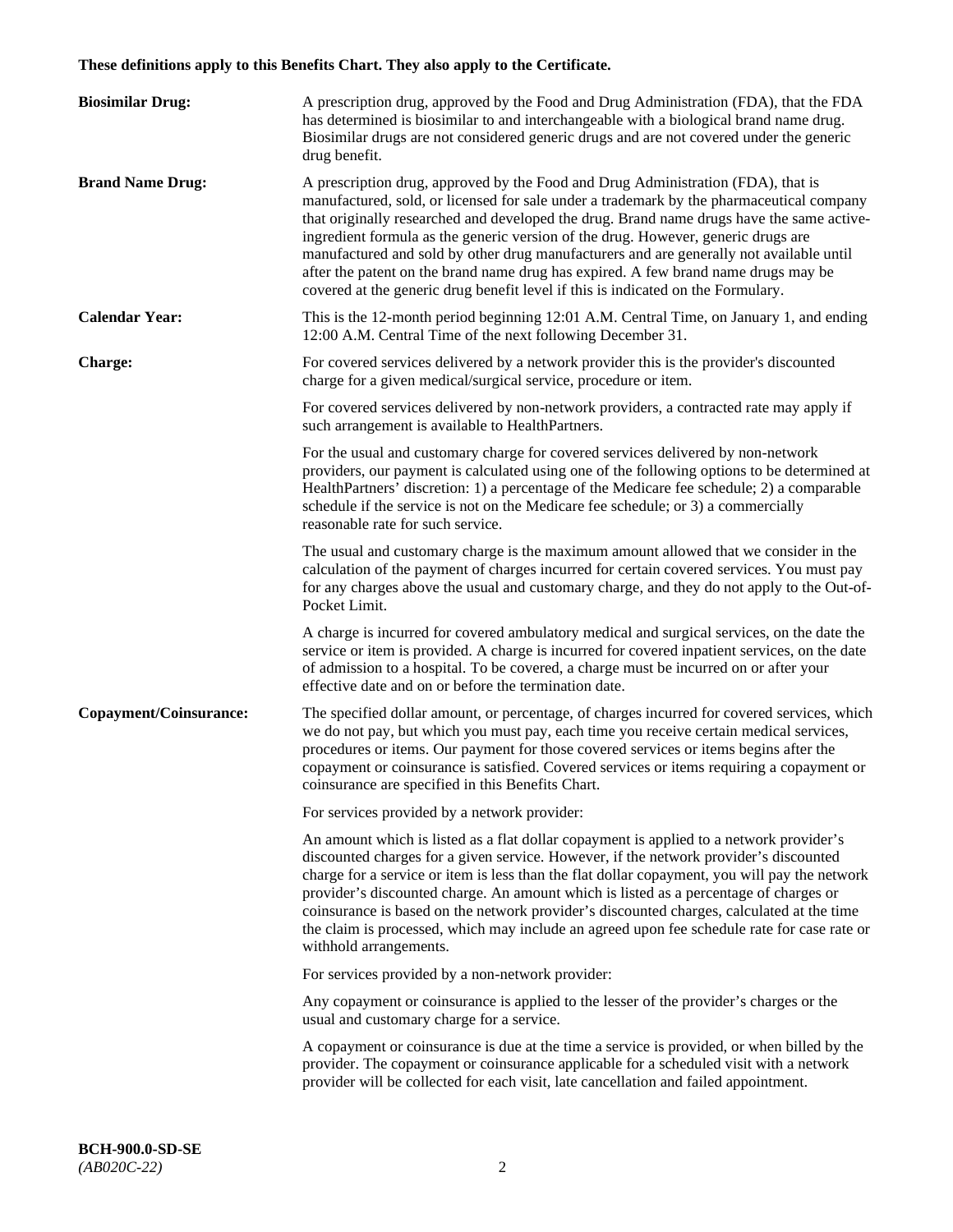| Deductible:                      | The specified dollar amount of charges incurred for covered services, which we do not pay,<br>but an enrollee or a family has to pay first in a calendar year. Our payment for those<br>services or items begins after the deductible is satisfied. If you have a family deductible,<br>each individual family member may only contribute up to the individual deductible amount<br>toward the family deductible. An individual's copayments and coinsurance do not apply<br>toward the family deductible. For Network Benefits, your family deductible will follow the<br>family deductible for the highest Benefit Level in which any family member is enrolled<br>during that calendar year. For network providers, the amount of the charges that apply to<br>the deductible are based on the network provider's discounted charges, calculated at the<br>time the claim is processed, which may include an agreed upon fee schedule rate for case<br>rate or withhold arrangements. For non-network providers, the amount of charges that<br>apply to the deductible are the lesser of the provider's charges or the usual and customary<br>charge for a service. |
|----------------------------------|------------------------------------------------------------------------------------------------------------------------------------------------------------------------------------------------------------------------------------------------------------------------------------------------------------------------------------------------------------------------------------------------------------------------------------------------------------------------------------------------------------------------------------------------------------------------------------------------------------------------------------------------------------------------------------------------------------------------------------------------------------------------------------------------------------------------------------------------------------------------------------------------------------------------------------------------------------------------------------------------------------------------------------------------------------------------------------------------------------------------------------------------------------------------|
|                                  | Any amounts paid or reimbursed by a third party, including, but not limited to: point of<br>service rebates, manufacturer coupons, manufacturer debit cards or other forms of direct<br>reimbursement to an Insured for a product or service, will not apply toward the deductible,<br>to the extent permitted under state and federal law.                                                                                                                                                                                                                                                                                                                                                                                                                                                                                                                                                                                                                                                                                                                                                                                                                            |
|                                  | Your plan has an embedded deductible. This means once an Insured meets the individual<br>deductible, the plan begins paying benefits for that person. If two or more members of the<br>family meet the family deductible, the plan begins paying benefits for all members of the<br>family, regardless of whether each Insured has met the individual deductible. However, an<br>Insured may not contribute more than the individual deductible toward the family<br>deductible.                                                                                                                                                                                                                                                                                                                                                                                                                                                                                                                                                                                                                                                                                       |
|                                  | All services are subject to the deductible unless otherwise indicated below in this Benefits<br>Chart.                                                                                                                                                                                                                                                                                                                                                                                                                                                                                                                                                                                                                                                                                                                                                                                                                                                                                                                                                                                                                                                                 |
| <b>Formulary:</b>                | This is a current list, which may be revised from time to time, of prescription drugs,<br>medications, equipment and supplies covered by us as indicated in this Benefits Chart<br>which are covered at the highest benefit level. Some drugs on the Formulary may require<br>prior authorization to be covered as formulary drugs. The Formulary, and information on<br>drugs that require prior authorization, are available by calling Member Services, or logging<br>on to your "myHealthPartners" account at healthpartners.com.                                                                                                                                                                                                                                                                                                                                                                                                                                                                                                                                                                                                                                  |
| <b>Generic Drug:</b>             | A prescription drug approved by the Food and Drug Administration (FDA) that the FDA<br>has determined is comparable to a brand name drug product in dosage form, strength, route<br>of administration, quality, intended use and documented bioequivalence. Generally, generic<br>drugs cost less than brand name drugs. Some brand name drugs may be covered at the<br>generic drug benefit level if this is indicated on the Formulary.                                                                                                                                                                                                                                                                                                                                                                                                                                                                                                                                                                                                                                                                                                                              |
| <b>Lifetime Maximum Benefit:</b> | The specified coverage limit actually paid by us for services and/or charges incurred by<br>you for a given procedure or diagnosis. Payment of benefits under this Benefits Chart<br>ceases when that Lifetime Maximum Benefit is reached. You have to pay for subsequent<br>charges.                                                                                                                                                                                                                                                                                                                                                                                                                                                                                                                                                                                                                                                                                                                                                                                                                                                                                  |
| <b>Non-Formulary Drug:</b>       | This is a prescription drug, approved by the Food and Drug Administration (FDA), that is<br>not on the Formulary, is medically necessary and is not investigative or otherwise excluded<br>under the Certificate.                                                                                                                                                                                                                                                                                                                                                                                                                                                                                                                                                                                                                                                                                                                                                                                                                                                                                                                                                      |
| <b>Out-of-Pocket Expenses:</b>   | You pay the specified copayments/coinsurance and deductibles applicable for particular<br>services, subject to the Out-of-Pocket Limit described below. These amounts are in<br>addition to the monthly premium payments.                                                                                                                                                                                                                                                                                                                                                                                                                                                                                                                                                                                                                                                                                                                                                                                                                                                                                                                                              |
| <b>Out-of-Pocket Limit:</b>      | You pay the copayments/coinsurance and deductibles for covered services, to the<br>individual or family Out-of-Pocket Limit. Thereafter we cover 100% of charges incurred<br>for all other covered services, for the rest of the calendar year. You pay amounts greater<br>than the Out-of-Pocket Limit if you exceed any Lifetime Maximum Benefit, or visit or day<br>limits.                                                                                                                                                                                                                                                                                                                                                                                                                                                                                                                                                                                                                                                                                                                                                                                         |
|                                  | Non-Network Benefits above the usual and customary charge (see definition of charge<br>above) do not apply to the Out-of-Pocket Limit.                                                                                                                                                                                                                                                                                                                                                                                                                                                                                                                                                                                                                                                                                                                                                                                                                                                                                                                                                                                                                                 |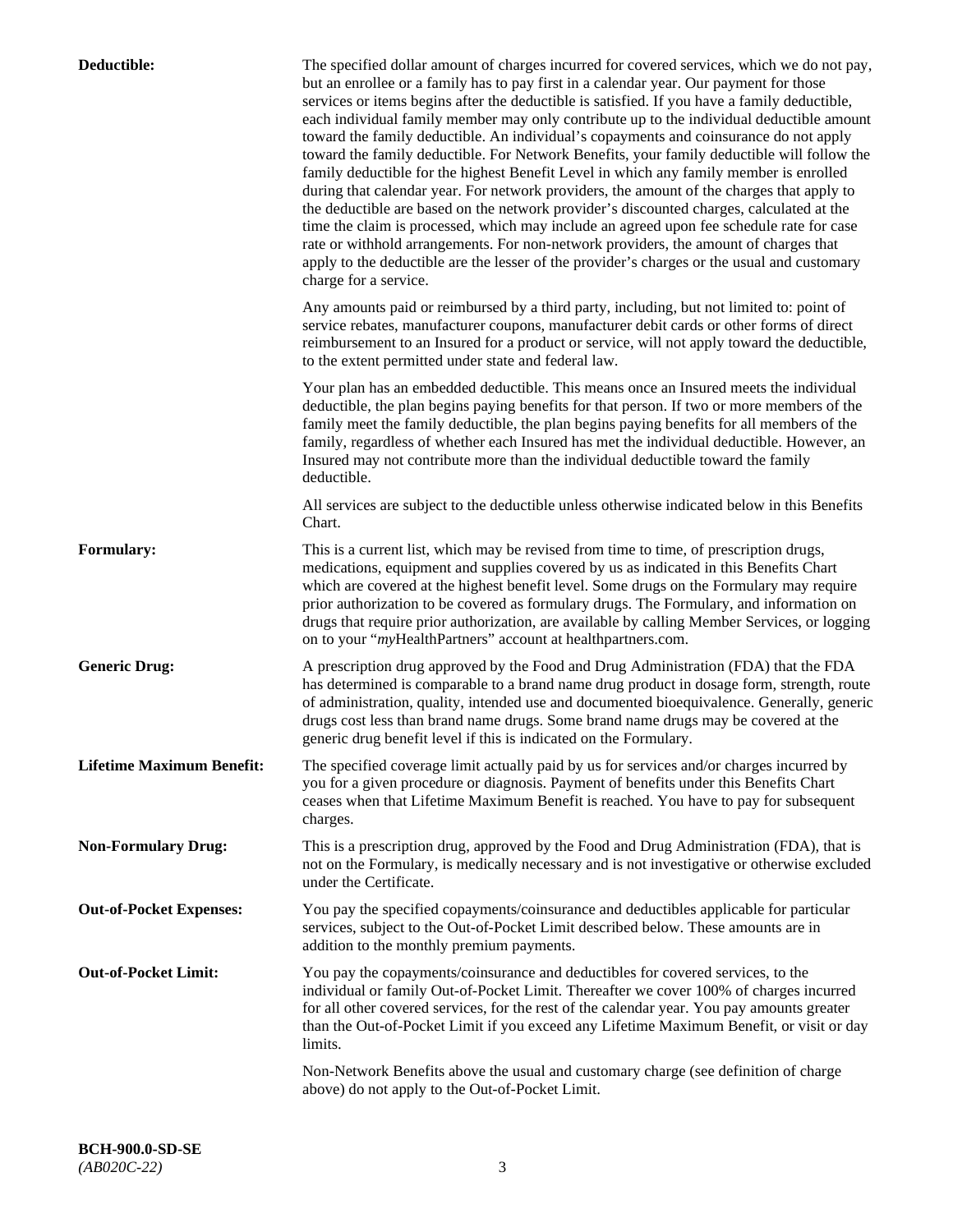|                                  | Non-Network Benefits for transplant surgery and bariatric surgery do not apply to the<br>Out-of-Pocket Limit.                                                                                                                                                                                                                                                                                                                                                                                                                         |
|----------------------------------|---------------------------------------------------------------------------------------------------------------------------------------------------------------------------------------------------------------------------------------------------------------------------------------------------------------------------------------------------------------------------------------------------------------------------------------------------------------------------------------------------------------------------------------|
|                                  | Any amounts paid or reimbursed by a third party, including, but not limited to: point of<br>service rebates, manufacturer coupons, manufacturer debit cards or other forms of direct<br>reimbursement to an Insured for a product or service, will not apply as an out of pocket<br>expense, to the extent permitted under state and federal law.                                                                                                                                                                                     |
|                                  | You are responsible to keep track of the out-of-pocket expenses. Contact our Member<br>Services Department for assistance in determining the amount paid by the enrollee for<br>specific eligible services received. Claims for reimbursement under the Out-of-Pocket<br>Limit provisions are subject to the same time limits and provisions described under the<br>"Claims Provisions" section of the Certificate.                                                                                                                   |
| <b>Primary Care Providers:</b>   | These are providers in the following categories: Family Practice, General Practice, Internal<br>Medicine, Pediatrics, Adolescent Medicine, Adult Medicine and Geriatrics.                                                                                                                                                                                                                                                                                                                                                             |
| <b>Specialty Care Providers:</b> | These are providers who are not in the following categories: Family Practice, General<br>Practice, Internal Medicine, Pediatrics, Adolescent Medicine, Adult Medicine and<br>Geriatrics.                                                                                                                                                                                                                                                                                                                                              |
| <b>Specialty Drug List:</b>      | This is a current list, which may be revised from time to time, of prescription drugs,<br>medications, equipment and supplies, which are typically bio-pharmaceuticals. The<br>purpose of a Specialty Drug List is to facilitate enhanced monitoring of complex therapies<br>used to treat specific conditions. Specialty drugs are covered by us as indicated in this<br>Benefits Chart. The Specialty Drug List is available by calling Member Services, or<br>logging on to your "myHealthPartners" account at healthpartners.com. |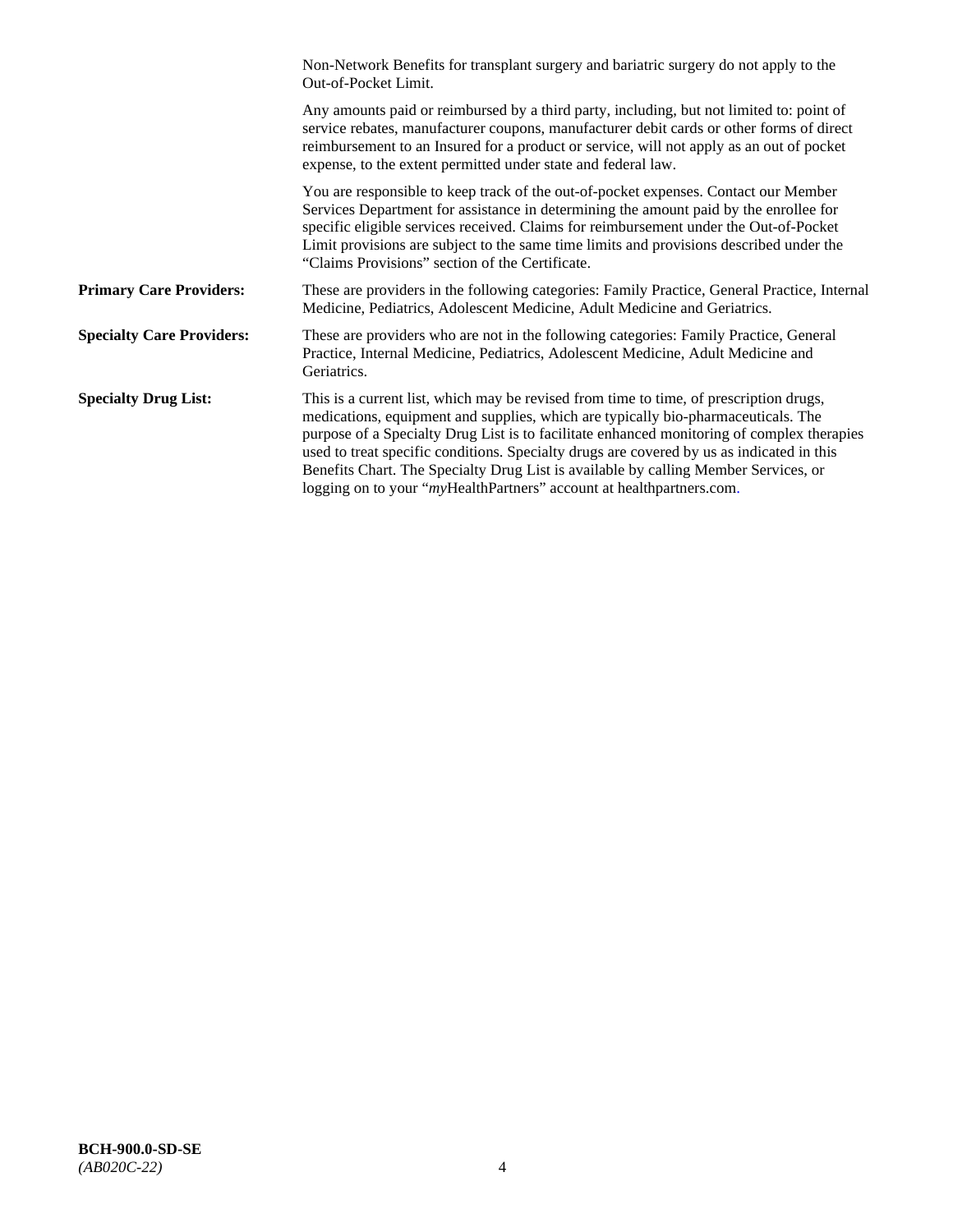# **DEDUCTIBLES, OUT-OF-POCKET LIMITS AND LIFETIME MAXIMUMS**

#### **Individual Calendar Year Deductible**

| <b>Network Benefits</b> | <b>Non-Network Benefits</b> |
|-------------------------|-----------------------------|
| \$6,250                 | \$10,000                    |

#### **Family Calendar Year Deductible**

| <b>Network Benefits</b> | <b>Non-Network Benefits</b> |
|-------------------------|-----------------------------|
| \$12,500                | \$20,000                    |

Separate deductibles must be satisfied under the Network Benefits and Non-Network Benefits.

Your plan has an embedded deductible. This means once an insured meets the individual deductible, the plan begins paying benefits for that person. If two or more members of the family meet the family deductible, the plan begins paying benefits for all members of the family, regardless of whether each insured has met the individual deductible. However, an insured may not contribute more than the individual deductible toward the family deductible.

Any amounts paid or reimbursed by a third party, including but not limited to: point of service rebates, manufacturer coupons, manufacturer debit cards or other forms of direct reimbursement to an insured for a product or service, will not apply toward the deductible, to the extent permitted under state and federal law.

## **Individual Calendar Year Out-of-Pocket Limit**

| <b>Network Benefits</b> | <b>Non-Network Benefits</b> |
|-------------------------|-----------------------------|
| \$7,000                 | \$30,000                    |

## **Family Calendar Year Out-of-Pocket Limit**

| <b>Network Benefits</b> | <b>Non-Network Benefits</b> |
|-------------------------|-----------------------------|
| \$14,000                | \$60,000                    |

Separate Out-of-Pocket Limits must be satisfied under Network Benefits and Non-Network Benefits.

Non-Network Benefits above the usual and customary charge will not apply toward the individual or family Out-of-Pocket Limit.

Non-Network Benefits for transplant surgery and bariatric surgery do not apply to the Out-of-Pocket Limit.

Any amounts paid or reimbursed by a third party, including, but not limited to: point of service rebates, manufacturer coupons, manufacturer debit cards or other forms of direct reimbursement to an Insured for a product or service, will not apply as an outof-pocket expense, to the extent permitted under state and federal law.

## **Lifetime Maximum Benefit for Bariatric Surgery**

| <b>Network Benefits</b> | <b>Non-Network Benefits</b> |
|-------------------------|-----------------------------|
| Unlimited.              | \$5,000                     |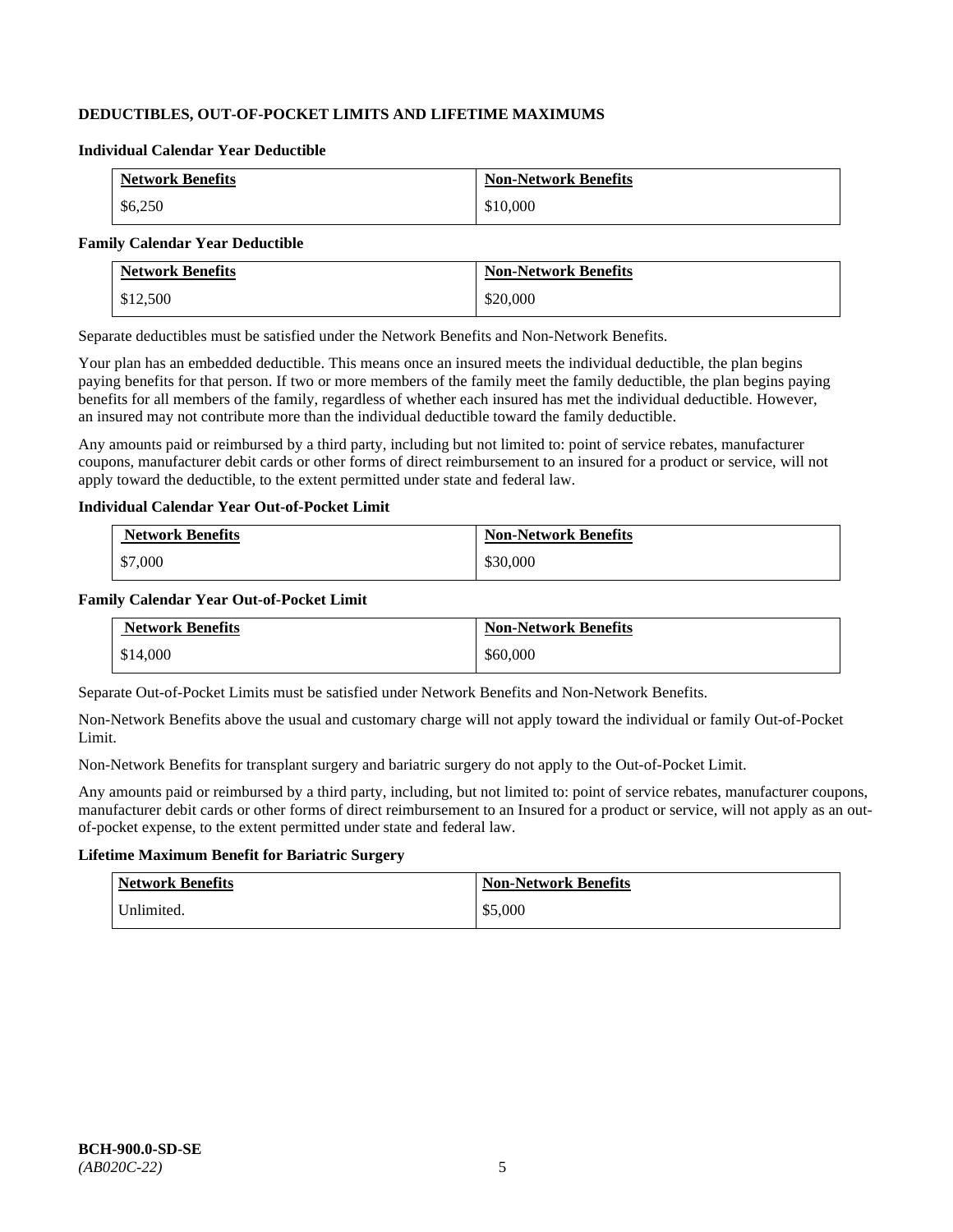# **AMBULANCE AND MEDICAL TRANSPORTATION**

#### **Covered Services:**

We cover ambulance and medical transportation for medical emergencies. We also cover medically necessary, non-emergency medical transportation if it meets our medical coverage criteria. Covered services and supplies are based on established medical policies, which are subject to periodic review and modification by the medical or dental directors. These medical policies (medical coverage criteria) and applicable prior authorization requirements are available by calling Member Services, or logging on to your "*my*HealthPartners" account at [healthpartners.com.](http://healthpartners.com/)

| <b>Network Benefits</b>       | <b>Non-Network Benefits</b> |
|-------------------------------|-----------------------------|
| 100% of the charges incurred. | See Network Benefits.       |

## **Not Covered:**

• See "Services Not Covered" in the Certificate.

## **AUTISM SERVICES**

## **Covered Services:**

We cover Applied Behavioral Analysis (ABA) and Intensive Early Intervention Behavioral Therapy (IEIBT) for treatment of autism spectrum disorders for children under age 18. We have the right to review the treatment that an Insured is receiving not more than once every three months, without a contract stipulating that a more frequent review is necessary.

A person who performs ABA must:

- be licensed by the South Dakota Board of Medical and Osteopathic Examiners or the Board of Examiners of Psychologists and have documented training and competence in applied behavior analysis; or
- be licensed by the South Dakota Board of Social Workers as a licensed behavior analyst.

Physical therapy, occupational therapy and speech therapy are covered under the "Physical Therapy, Occupational Therapy and Speech Therapy" section. Medications are covered under the "Prescription Drug Services" section. Covered services are based on established medical policies, which are subject to periodic review and modification by the medical directors. These medical policies (medical coverage criteria) are available online at [healthpartners.com](http://healthpartners.com/) or by calling Member Services.

Coverage for applied behavior analysis will provide an annual maximum benefit for Network and Non-Network Benefits combined, that may not be less than:

- Through age 6**:** 1,300 hours per calendar year
- Age 7 through age 13**:** 900 hours per calendar year
- Age 14 through age 18**:** 450 hours per calendar year

| <b>Network Benefits</b>                                                                                    | <b>Non-Network Benefits</b> |
|------------------------------------------------------------------------------------------------------------|-----------------------------|
| 100% of the charges incurred, subject to your copayment 50% of the charges incurred.<br>of \$30 per visit. |                             |

#### **Not Covered:**

• See "Services Not Covered" in the Certificate.

## **BEHAVIORAL HEALTH SERVICES**

#### **Covered Services:**

Covered services are based on established medical policies, which are subject to periodic review and modification by the medical directors. These medical policies (medical coverage criteria) are available by calling Member Services, or logging on to your "*my*HealthPartners" account at [healthpartners.com.](http://healthpartners.com/)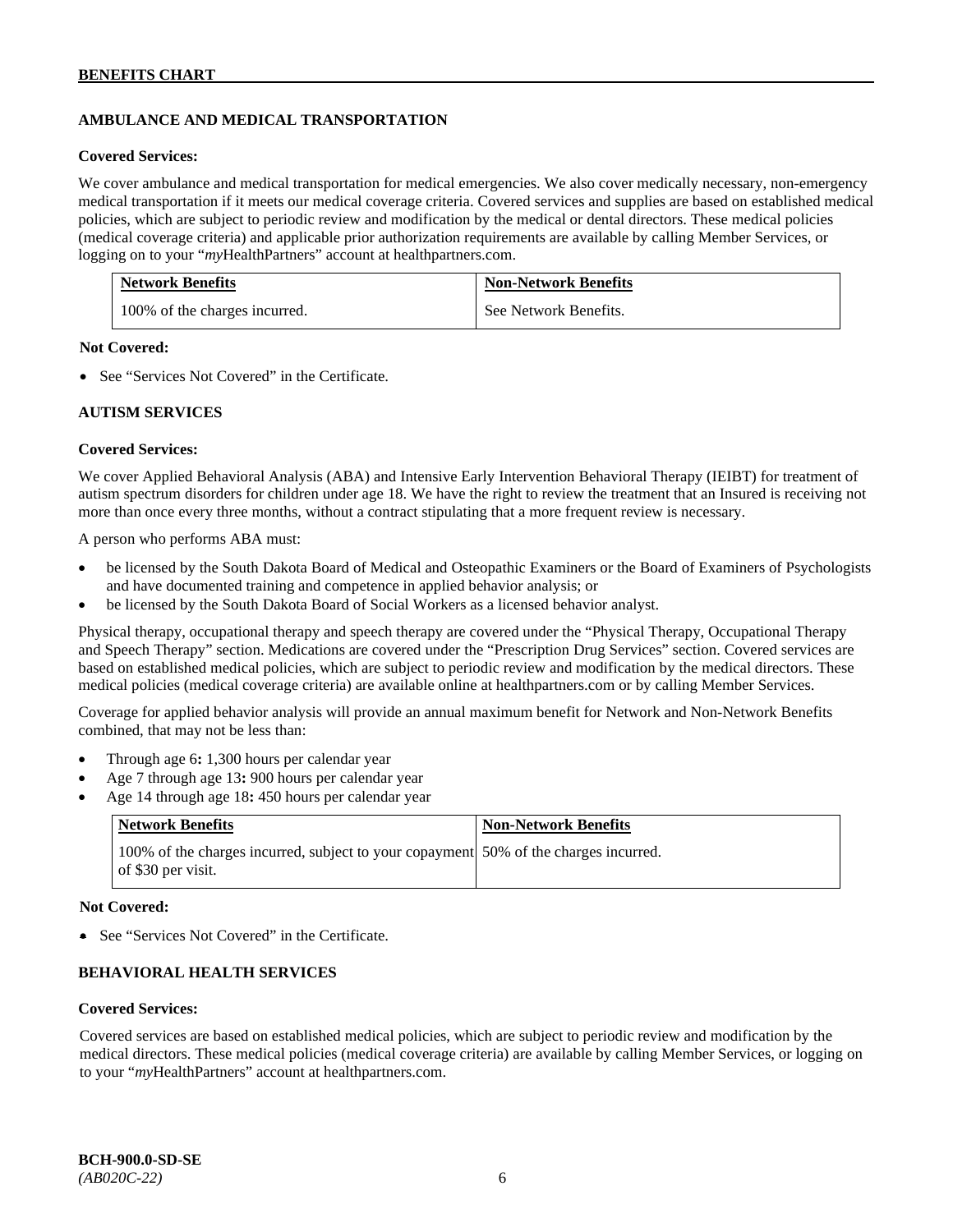## **Mental Health Services**

We cover services for mental health diagnoses as described in the Diagnostic and Statistical Manual of Mental Disorders – Fifth Edition (DSM-5) (most recent edition).

**Outpatient services including intensive outpatient and day treatment services:** We cover medically necessary outpatient professional mental health services for evaluation, crisis intervention, and treatment of mental health disorders.

A comprehensive diagnostic assessment will be used as the basis for a determination by a mental health professional, concerning the appropriate treatment and the extent of services required.

Outpatient services we cover for a diagnosed mental health condition include the following:

- Individual, group, family, and multi-family therapy;
- Medication management provided by a physician, certified nurse practitioner, or physician's assistant;
- Psychological testing services for the purposes of determining the differential diagnoses and treatment planning for patients currently receiving behavioral health services;
- Day treatment and intensive outpatient services in a licensed program;
- Partial hospitalization services in a licensed hospital or community mental health center;
- Psychotherapy and nursing services provided in the home if authorized by us; and
- Treatment for gender dysphoria.

## **Mental health office visits**

| <b>Network Benefits</b>                                                                                                               | <b>Non-Network Benefits</b>  |
|---------------------------------------------------------------------------------------------------------------------------------------|------------------------------|
| 100% of the charges incurred, subject to your<br>copayment of \$30 per visit.                                                         | 50% of the charges incurred. |
| For family therapy, only one copayment will be<br>charged, regardless of the number of insureds primarily<br>involved in the therapy. |                              |

#### **Group therapy in an office**

| <b>Network Benefits</b>                                                       | <b>Non-Network Benefits</b>  |
|-------------------------------------------------------------------------------|------------------------------|
| 100% of the charges incurred, subject to your<br>copayment of \$15 per visit. | 50% of the charges incurred. |

#### **Mental health outpatient hospital and day treatment services**

| <b>Network Benefits</b>       | <b>Non-Network Benefits</b>  |
|-------------------------------|------------------------------|
| 100% of the charges incurred. | 50% of the charges incurred. |

#### **Inpatient services, including mental health residential treatment services:** We cover the following:

- Medically necessary inpatient services in a hospital and professional services for treatment of mental health disorders. Medical stabilization is covered under inpatient hospital services in the "Hospital and Skilled Nursing Facility Services" section; and
- Medically necessary mental health residential treatment services. This care must be authorized by us and provided by a hospital or residential behavioral health treatment facility licensed by the local state or Department of Health and Human Services. Services not covered under this benefit include halfway houses, group homes, extended care facilities, shelter services, correctional services, detention services, transitional services, group residential services, foster care services and wilderness programs.

| <b>Network Benefits</b>       | <b>Non-Network Benefits</b>  |
|-------------------------------|------------------------------|
| 100% of the charges incurred. | 50% of the charges incurred. |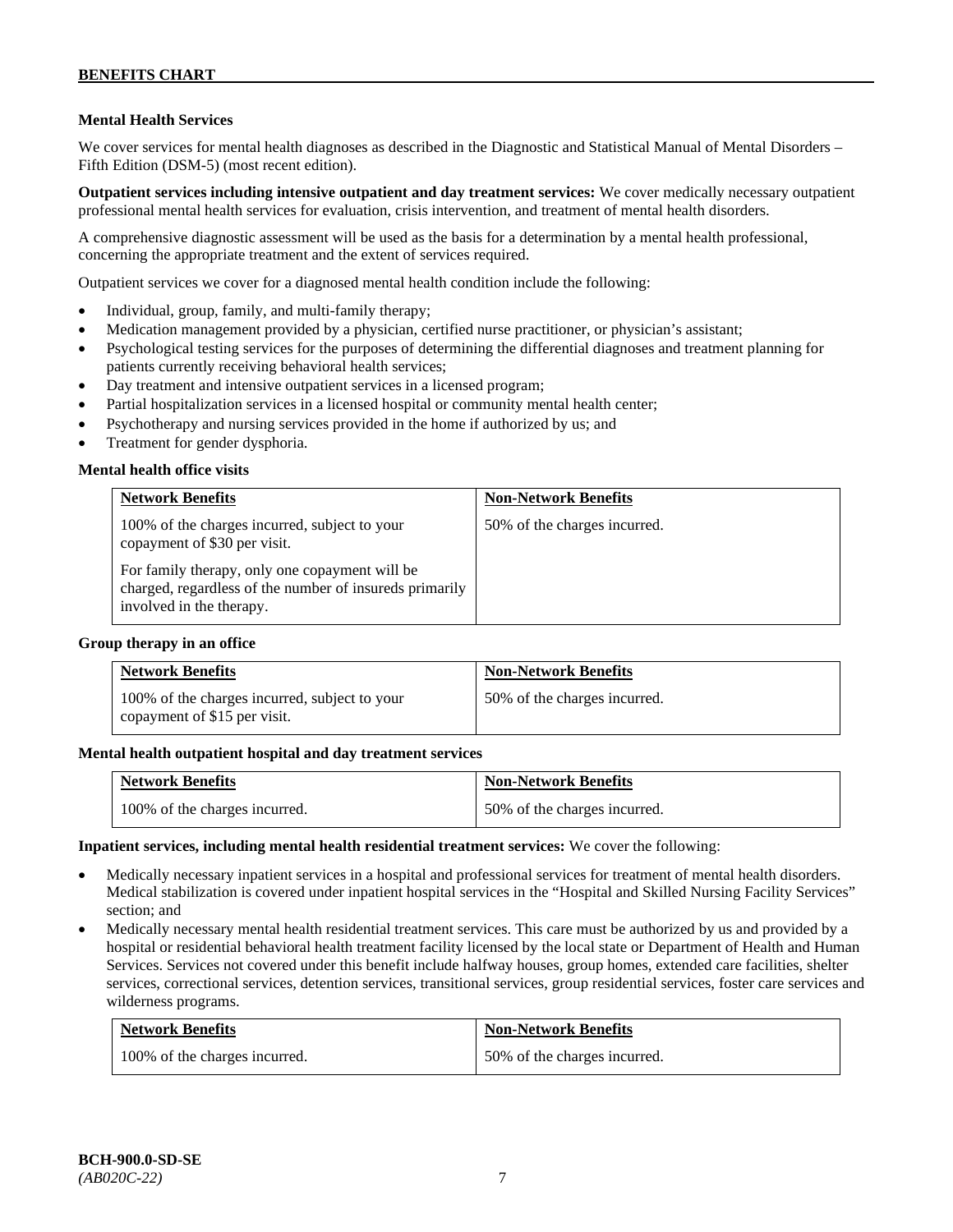## **Substance use disorder (SUD) services**

We cover medically necessary services for assessments by a licensed alcohol and drug counselor and treatment of substance use disorders as defined in the latest edition of the DSM-5.

**Outpatient services, including intensive outpatient and day treatment services:** We cover medically necessary outpatient professional services for the diagnosis and treatment of substance use disorder. Substance use disorder treatment services must be provided by a program licensed by the local Department of Health and Human Services.

Outpatient services we cover for a diagnosed substance use disorder include the following:

- Individual, group, family, and multi-family therapy provided in an office setting;
- Opiate replacement therapy including methadone and buprenorphine treatment; and
- Day treatment and intensive outpatient services in a licensed program.

#### **Substance use disorder office visits**

| <b>Network Benefits</b>                                                                                                               | <b>Non-Network Benefits</b>  |
|---------------------------------------------------------------------------------------------------------------------------------------|------------------------------|
| 100% of the charges incurred, subject to your<br>copayment of \$30 per visit.                                                         | 50% of the charges incurred. |
| For family therapy, only one copayment will be<br>charged, regardless of the number of insureds primarily<br>involved in the therapy. |                              |

## **Substance use disorder outpatient hospital and day treatment services**

| <b>Network Benefits</b>       | <b>Non-Network Benefits</b>  |
|-------------------------------|------------------------------|
| 100% of the charges incurred. | 50% of the charges incurred. |

## **Inpatient services:** We cover the following:

- Medically necessary inpatient services in hospitals and residential primary treatment facilities approved by the State of South Dakota which are carrying out an approved program pursuant to the diagnosis and recommendation of a doctor;
- Services provided in a hospital that is licensed by the local state and accredited by Medicare; and
- Detoxification services in a hospital or community detoxification facility if it is licensed by the State of South Dakota as an approved inpatient alcoholism treatment facility.

| <b>Network Benefits</b>       | Non-Network Benefits         |
|-------------------------------|------------------------------|
| 100% of the charges incurred. | 50% of the charges incurred. |

#### **Not Covered:**

See "Services Not Covered" in the Group Certificate.

## **CHIROPRACTIC SERVICES**

#### **Covered Services:**

We cover chiropractic services for rehabilitative care. Chiropractic services are adjustments to any abnormal articulations of the human body, especially those of the spinal column, for the purpose of giving freedom of action to impinged nerves that may cause pain or deranged function.

Massage therapy which is performed in conjunction with other treatment/modalities by a chiropractor, is part of a prescribed treatment plan and is not billed separately is covered.

| <b>Network Benefits</b>                                                       | <b>Non-Network Benefits</b>  |
|-------------------------------------------------------------------------------|------------------------------|
| 100% of the charges incurred, subject to your<br>copayment of \$30 per visit. | 50% of the charges incurred. |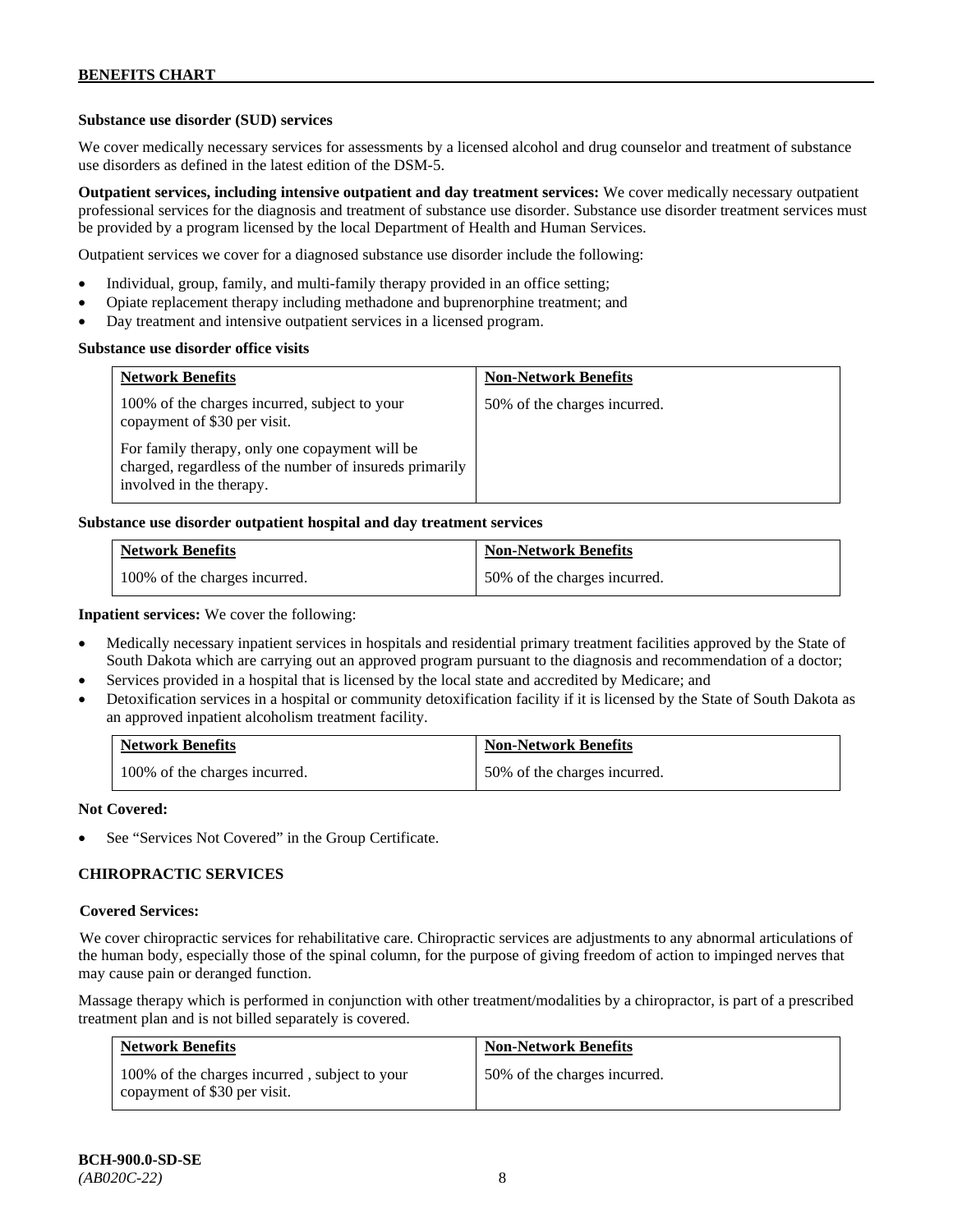## **Not Covered:**

- Massage therapy for the purpose of comfort or convenience of the Insured.
- See "Services Not Covered" in the Certificate.

## **CLINICAL TRIALS**

## **Covered Services:**

We cover certain routine services if you participate in a Phase I, Phase II, Phase III or Phase IV clinical trial that is conducted in relation to the prevention, detection, or treatment of cancer or other life-threatening disease or condition as defined in the Affordable Care Act. We cover routine patient costs for services that would be eligible under this Benefits Chart if the service were provided outside of a clinical trial.

| <b>Network Benefits</b>                              | <b>Non-Network Benefits</b>                          |
|------------------------------------------------------|------------------------------------------------------|
| Coverage level is same as corresponding Network      | Coverage level is same as corresponding Non-Network  |
| Benefits, depending on type of service provided such | Benefits, depending on type of service provided such |
| as Office Visits for Illness or Injury, Inpatient or | as Office Visits for Illness or Injury, Inpatient or |
| <b>Outpatient Hospital Services.</b>                 | Outpatient Hospital Services.                        |

## **Not Covered:**

- The investigative item, device or service itself.
- Items or services that are provided solely to satisfy data collection and analysis needs and that are not used in the direct clinical management of the patient.
- A service that is clearly inconsistent with widely accepted and established standards of care for a particular diagnosis.
- See "Services Not Covered" in the Certificate.

## **DENTAL SERVICES**

#### **Covered Services:**

We cover services described below.

**Accidental dental services:** We cover dentally necessary services to treat and restore damage to teeth as a result of an accidental injury. Coverage is for damage caused by external trauma to face and mouth only, not for cracked or broken teeth which result from biting or chewing. We cover restorations, root canals, crowns and replacement of teeth lost that are directly related to the accident in which the Insured was involved. We cover initial exams, x-rays, and palliative treatment including extractions, and other oral surgical procedures directly related to the accident. Subsequent treatment must be initiated within the specified time-frame and must be directly related to the accident.

Full mouth rehabilitation to correct occlusion (bite) and malocclusion (misaligned teeth not due to the accident) are not covered.

When an implant-supported dental prosthetic treatment is pursued, the accidental dental benefit will be applied to the prosthetic procedure. Benefits are limited to the amount that would be paid toward the placement of a removable dental prosthetic appliance that could be used in the absence of implant treatment. Care must be provided or pre-authorized by a HealthPartners dentist.

| <b>Network Benefits</b>       | <b>Non-Network Benefits</b>  |
|-------------------------------|------------------------------|
| 100% of the charges incurred. | 50% of the charges incurred. |

For all accidental dental services, treatment and/or restoration must be initiated within six months of the date of the injury. Coverage is limited to the initial course of treatment and/or initial restoration. Services must be provided within twentyfour months of the date of injury to be covered.

#### **Medical referral dental services**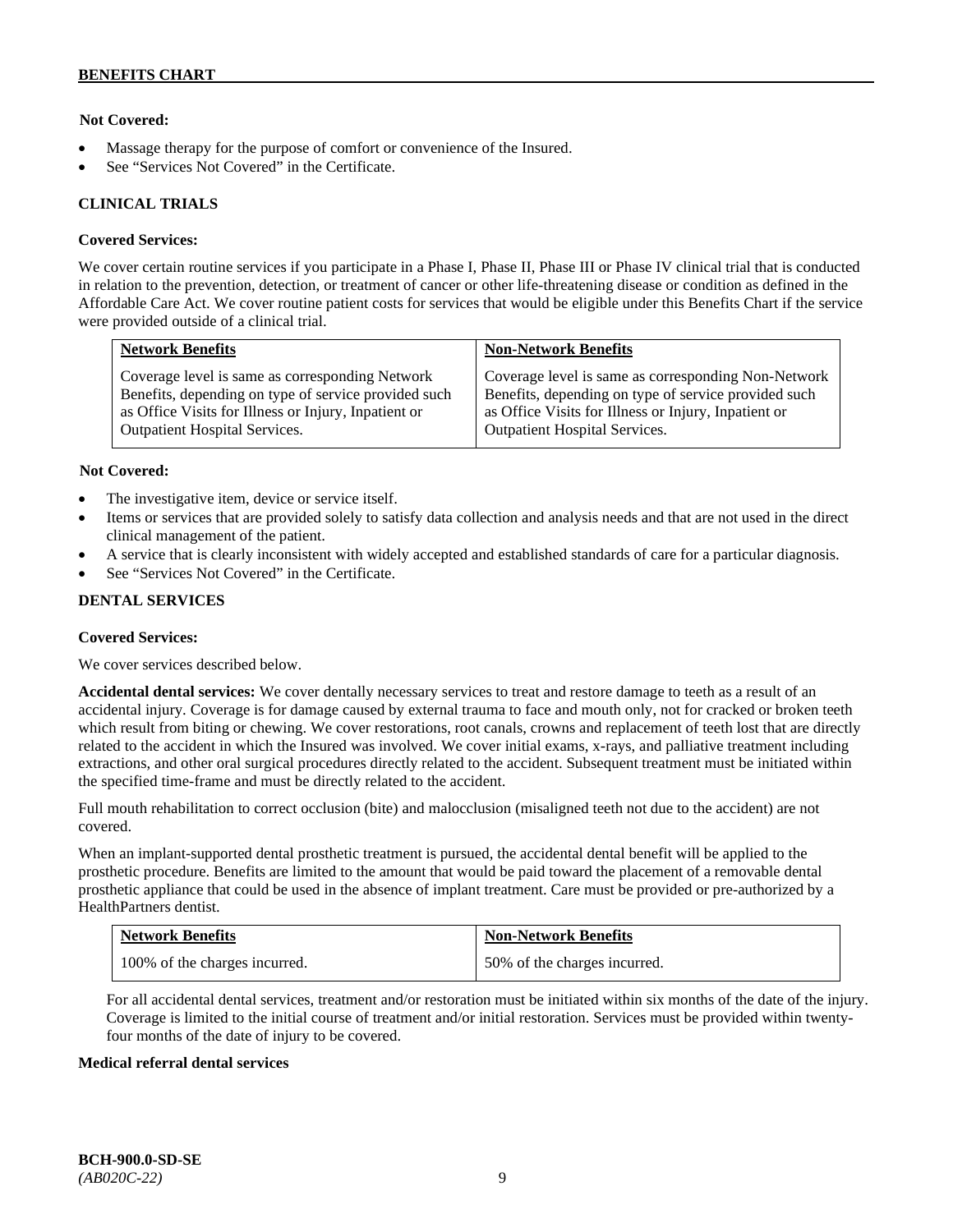**Medically necessary outpatient dental services:** We cover medically necessary outpatient dental services. Coverage is limited to dental services required for treatment of an underlying medical condition, e.g., removal of teeth to complete radiation treatment for cancer of the jaw, cysts and lesions.

| <b>Network Benefits</b>       | <b>Non-Network Benefits</b>  |
|-------------------------------|------------------------------|
| 100% of the charges incurred. | 50% of the charges incurred. |

**Medically necessary hospitalization and anesthesia for dental care:** We cover medically necessary hospitalization and anesthesia for dental care. This is limited to charges incurred by an Insured who: (1) is a child under age 14, or (2) is severely disabled or otherwise suffers from a developmental disability as determined by a licensed physician which places that person under at serious risk. The requirement of a hospital setting must be due to an Insured's underlying medical condition. Coverage is limited to facility and anesthesia charges. Anesthesia is covered in a hospital or a dental office. Oral surgeon/dentist professional fees are not covered. Hospitalization required due to the behavior of the Insured or due to the extent of the dental procedure is not covered.

| <b>Network Benefits</b>       | <b>Non-Network Benefits</b> |
|-------------------------------|-----------------------------|
| 100% of the charges incurred. | 50% of the charges incurred |

**Medical complications of dental care:** We cover medical complications of dental care. Treatment must be medically necessary care and related to medical complications of non-covered dental care, including complications of the head, neck, or substructures.

| <b>Network Benefits</b>       | <b>Non-Network Benefits</b>  |
|-------------------------------|------------------------------|
| 100% of the charges incurred. | 50% of the charges incurred. |

**Oral surgery:** We cover oral surgery. Coverage is limited to treatment of medical conditions requiring oral surgery, such as treatment of oral neoplasm, non-dental cysts, fracture of the jaws, trauma of the mouth and jaws, and any other oral surgery procedures provided as medically necessary dental services.

| <b>Network Benefits</b>       | <b>Non-Network Benefits</b>  |
|-------------------------------|------------------------------|
| 100% of the charges incurred. | 50% of the charges incurred. |

**Treatment of cleft lip and cleft palate of a dependent child:** We cover treatment of cleft lip and cleft palate of a dependent child, to the limiting age in the definition of an "Eligible Dependent", including orthodontic treatment and oral surgery directly related to the cleft. Benefits for individuals age 26 up to the limiting age for coverage of the dependent are limited to inpatient or outpatient expenses arising from medical and dental treatment that was scheduled or initiated prior to the dependent turning age 19. Dental services which are not required for the treatment of cleft lip or cleft palate are not covered. If a dependent child covered under the Certificate and Benefits Chart is also covered under a dental plan which includes orthodontic services, that dental plan shall be considered primary for the necessary orthodontic services. Oral appliances are subject to the same copayment, conditions and limitations as durable medical equipment.

| <b>Network Benefits</b>       | <b>Non-Network Benefits</b>  |
|-------------------------------|------------------------------|
| 100% of the charges incurred. | 50% of the charges incurred. |

**Treatment of temporomandibular disorder (TMD) and craniomandibular disorder (CMD):** We cover surgical and nonsurgical treatment of temporomandibular disorder (TMD) and craniomandibular disorder (CMD), which is medically necessary care. Dental services which are not required to directly treat TMD or CMD are not covered.

| <b>Network Benefits</b>       | <b>Non-Network Benefits</b>  |
|-------------------------------|------------------------------|
| 100% of the charges incurred. | 50% of the charges incurred. |

## **Not Covered:**

- Dental treatment, procedures or services not listed in this Benefits Chart.
- Accident related dental services if treatment is: (1) initiated beyond six months from the date of the injury; (2) received beyond the initial treatment or restoration; or (3) received beyond twenty-four months from the date of injury.
- Oral surgery to remove wisdom teeth, except as stated in the Pediatric Dental amendment.

# **BCH-900.0-SD-SE**

*(AB020C-22)* 10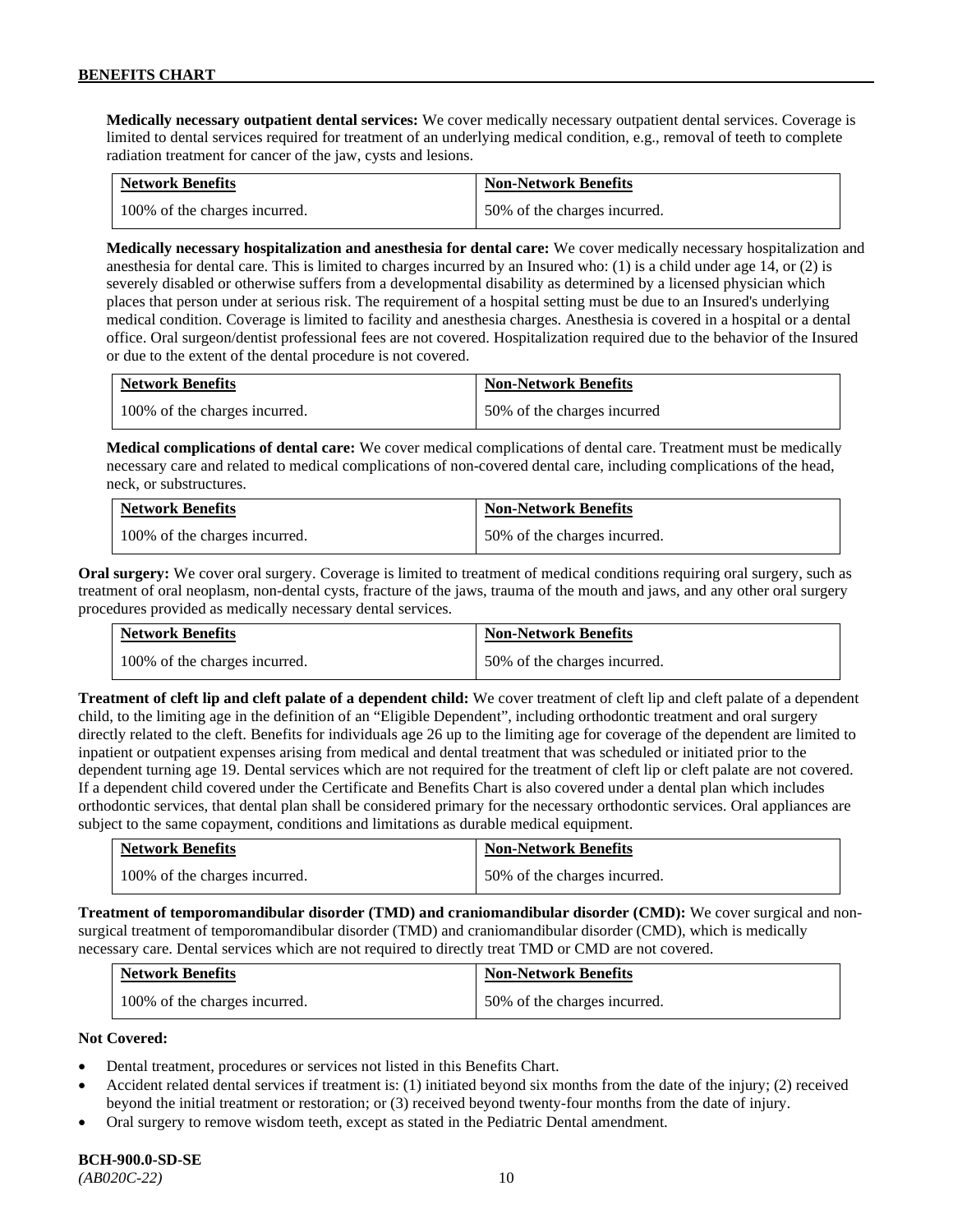- Orthognathic treatment or procedures and all related services.
- See "Services Not Covered" in the Certificate.

## **DIABETES AND HYPERTENSION DISEASE MANAGEMENT PROGRAM**

## **Covered Services:**

- If you meet criteria for coverage, you may qualify for the Diabetes and/or Hypertension Disease Management Program.
- The program covers group health coaching which focuses on weight loss, exercise, behavior modification and health education through Omada Health.

| <b>Network Benefits</b>                                     | <b>Non-Network Benefits</b> |
|-------------------------------------------------------------|-----------------------------|
| 100% of the charges incurred.<br>Deductible does not apply. | Not applicable.             |

## **Not Covered:**

See "Services Not Covered" in the Certificate.

# **DIABETIC EQUIPMENT AND SUPPLIES**

## **Covered Services:**

We cover physician prescribed medically appropriate and necessary drugs and supplies used in the management and treatment of diabetes for insureds with gestational, Type I or Type II diabetes including durable diabetic equipment, measurement and administration aids, and disposable supplies, as described below. Certain items are only covered if your condition meets our coverage criteria and obtained through an authorized vendor. For more information on what we cover and any prior authorization requirements, call Member Services or log on to your "myHealthPartners" account at [healthpartners.com.](http://www.healthpartners.com/)

Insulin and medications for diabetes, including prescribed oral agents for controlling blood sugars and glucagon kits are covered as outpatient drugs under the "Prescription Drug Services" section.

**Pumps and pump supplies.** These include diabetic insulin pumps, diabetic infusion pumps and infusion pump supplies such as infusion sets, tubing, connectors and syringe reservoirs.

Covered insulin pumps that are not available from a DME vendor and only available through a retail pharmacy will be covered as described below. All other insulin pumps, infusion pumps and supplies must be obtained through an authorized durable medical equipment provider and cannot be obtained at a pharmacy.

| <b>Network Benefits</b>                                                                      | <b>Non-Network Benefits</b>  |
|----------------------------------------------------------------------------------------------|------------------------------|
| Pumps received at a pharmacy:<br>100% of the charges incurred.<br>Deductible does not apply. | 50% of the charges incurred. |
| Pumps received from a non-pharmacy approved<br>vendor:<br>100% of the charges incurred.      |                              |

## **All other durable equipment and diabetic supplies**

Durable Diabetic Equipment and Supplies. These include continuous glucose monitoring system (CGMS), transmitter, sensors and receivers, diabetic blood glucose monitors and control/calibrating solutions (for checking accuracy or testing equipment and test strips).

Disposable Diabetic Supplies. These are one-time use supplies, including syringes, lancets, lancet devices, blood and urine ketone test strips, and needles.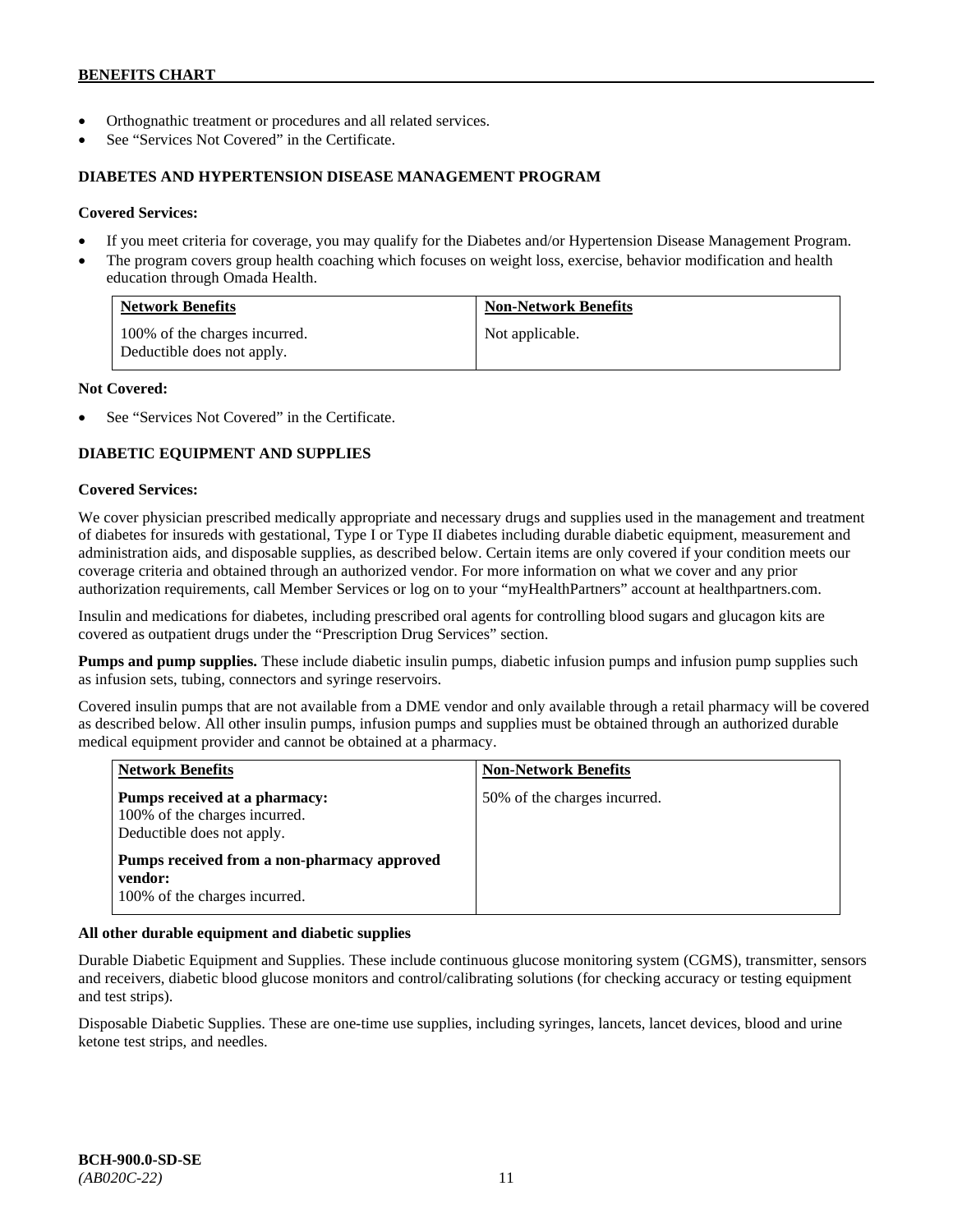Certain diabetic supplies and equipment must be purchased at a pharmacy.

| <b>Network Benefits</b>                                                                                               | <b>Non-Network Benefits</b>  |
|-----------------------------------------------------------------------------------------------------------------------|------------------------------|
| If received through a pharmacy:<br>100% of the charges incurred.<br>Deductible does not apply.                        | 50% of the charges incurred. |
| If received through a non-pharmacy provider:<br>100% of the charges incurred if purchased from an<br>approved vendor. |                              |

## **Limitations:**

- No more than a 93-day supply of diabetic supplies is covered and dispensed at a time.
- We require that certain diabetic supplies and equipment be purchased at a pharmacy.
- Diabetic supplies and equipment are limited to certain models and brands.
- Durable medical equipment and supplies must be obtained from or repaired by approved vendors.
- Covered services and supplies are based on established medical policies which are subject to periodic review and modification by the medical directors. Our coverage policy for diabetic supplies includes information on our required models and brands. These medical policies (medical coverage criteria) are available by calling Member Services, or logging on to your "myHealthPartners" account at [healthpartners.com.](http://www.healthpartners.com/)

## **Not Covered:**

- Replacement or repair of any covered items, if the items are (i) damaged or destroyed by misuse, abuse or carelessness, (ii) lost; or (iii) stolen.
- Duplicate or similar items.
- Labor and related charges for repair of any covered items which are more than the cost of replacement by an approved vendor.
- Batteries for monitors and equipment.
- Sales tax, mailing, delivery charges, service call charges.
- See "Services Not Covered" in the Certificate.

## **DIAGNOSTIC IMAGING SERVICES**

#### **Covered Services:**

We cover diagnostic imaging, when ordered by a provider and provided in a clinic or outpatient hospital facility.

We cover services provided in a clinic or outpatient hospital facility. To see the benefit level for inpatient hospital or skilled nursing facility services, see benefits under Inpatient Hospital and Skilled Nursing Facility Services.

#### **Outpatient magnetic resonance imaging (MRI) and computed tomography (CT)**

| <b>Network Benefits</b>       | <b>Non-Network Benefits</b>  |
|-------------------------------|------------------------------|
| 100% of the charges incurred. | 50% of the charges incurred. |

#### **All other outpatient diagnostic imaging services**

| <b>Network Benefits</b>       | <b>Non-Network Benefits</b>  |
|-------------------------------|------------------------------|
| 100% of the charges incurred. | 50% of the charges incurred. |

#### **Preventive services (MRI/CT procedures are not considered preventive)**

Diagnostic imaging services associated with preventive services are covered at the benefit level shown in the "Preventive Services" section of this Benefits Chart.

## **Not Covered:**

See "Services Not Covered" in the Certificate.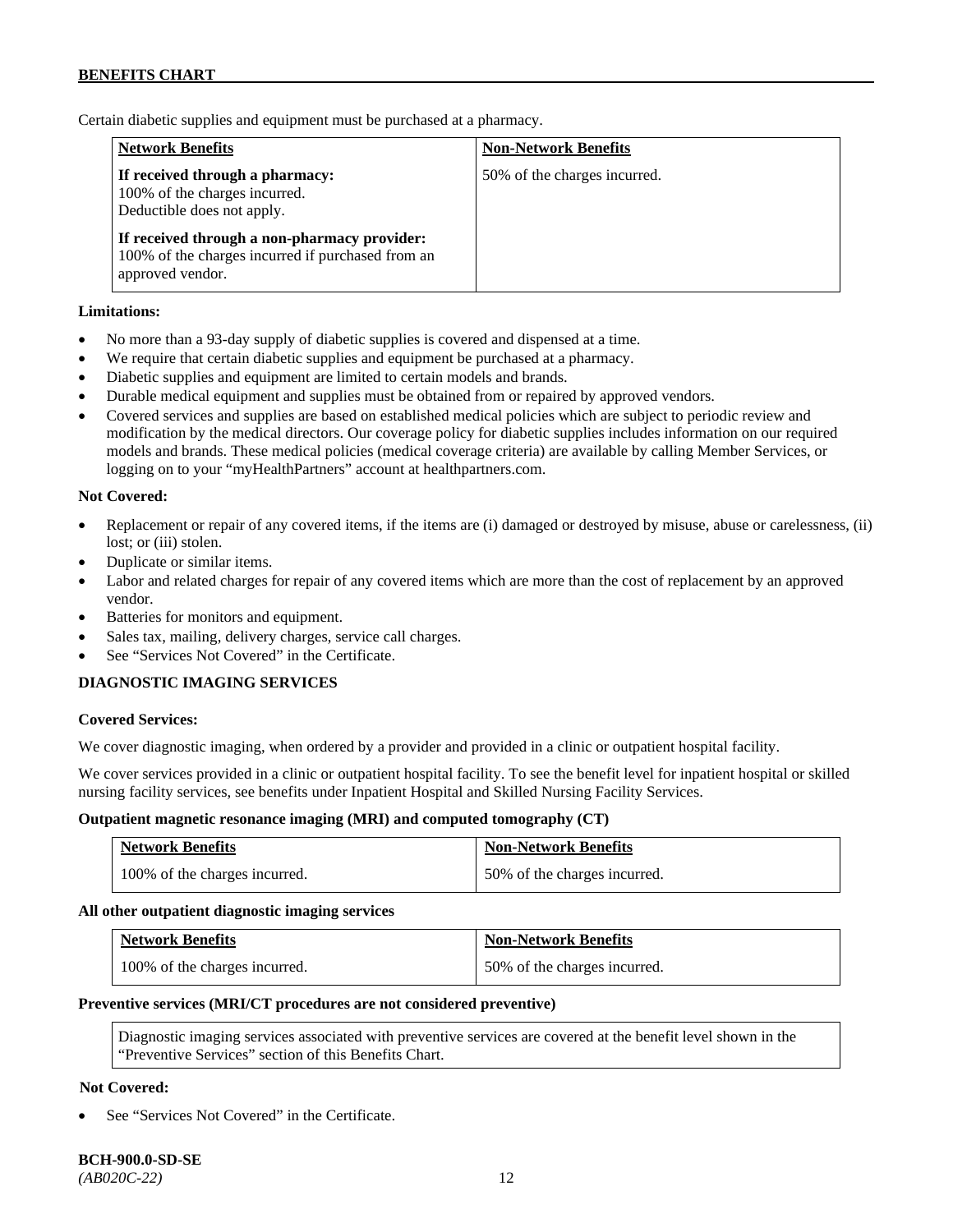# **DURABLE MEDICAL EQUIPMENT, PROSTHETICS, ORTHOTICS AND SUPPLIES**

### **Covered Services:**

We cover equipment, supplies and services, as described below. Certain items are only covered if your condition meets our coverage criteria. For more information on what we cover and any prior authorization requirements, call Member Services or log on to your "*my*HealthPartners" account at [healthpartners.com.](http://healthpartners.com/)

- Durable medical equipment, such as wheelchairs, ventilators, oxygen, oxygen equipment, continuous positive airway pressure (CPAP) devices, hospital beds, and related services.
- Prosthetics, including breast prostheses, artificial limbs and artificial eyes, and related supplies.
- Orthotics.
- Medical supplies, including splints, surgical stockings, casts and dressings.
- Enteral feedings.
- Special dietary treatment for Phenylketonuria (PKU) and oral amino acid based elemental formula if it meets our medical coverage criteria.

Diabetic equipment and supplies are covered under the "Diabetic Equipment and Supplies" section.

#### **Special dietary treatment for phenylketonuria (PKU) if it meets our medical coverage criteria**

We cover testing, diagnosis and treatment of phenylketonuria including dietary management, formulas, case management, intake and screening, assessment, comprehensive care planning and service referral.

| <b>Network Benefits</b>       | <b>Non-Network Benefits</b>  |
|-------------------------------|------------------------------|
| 100% of the charges incurred. | 50% of the charges incurred. |

#### **Oral amino acid based elemental formula if it meets our medical coverage criteria**

| <b>Network Benefits</b>       | <b>Non-Network Benefits</b>  |
|-------------------------------|------------------------------|
| 100% of the charges incurred. | 50% of the charges incurred. |

#### **All other durable medical equipment, prosthetics, orthotics and supplies**

| <b>Network Benefits</b>       | <b>Non-Network Benefits</b>  |
|-------------------------------|------------------------------|
| 100% of the charges incurred. | 50% of the charges incurred. |

## **Limitations:**

Coverage of durable medical equipment is limited by the following.

Payment will not exceed the cost of an alternate piece of equipment or service that is effective and medically necessary.

- For prosthetic benefits, other than oral appliances for cleft lip and cleft palate, payment will not exceed the cost of an alternate piece of equipment or service that is effective, medically necessary and enables Insureds to conduct standard activities of daily living.
- We reserve the right to determine if an item will be approved for rental vs. purchase.
- Durable medical equipment and supplies must be obtained from or repaired by approved vendors.
- Covered services and supplies are based on established medical policies which are subject to periodic review and modification by the medical or dental directors. Our coverage policy for diabetic supplies includes information on our required models and brands. These medical policies (medical coverage criteria) are available by calling Member Services, or logging on to your "*my*HealthPartners" account at [healthpartners.com.](http://www.healthpartners.com/)

## **Not Covered:**

Items which are not eligible for coverage include, but are not limited to:

- Replacement or repair of any covered items, if the items are (i) damaged or destroyed by misuse, abuse or carelessness, (ii) lost; or (iii) stolen.
- Duplicate or similar items.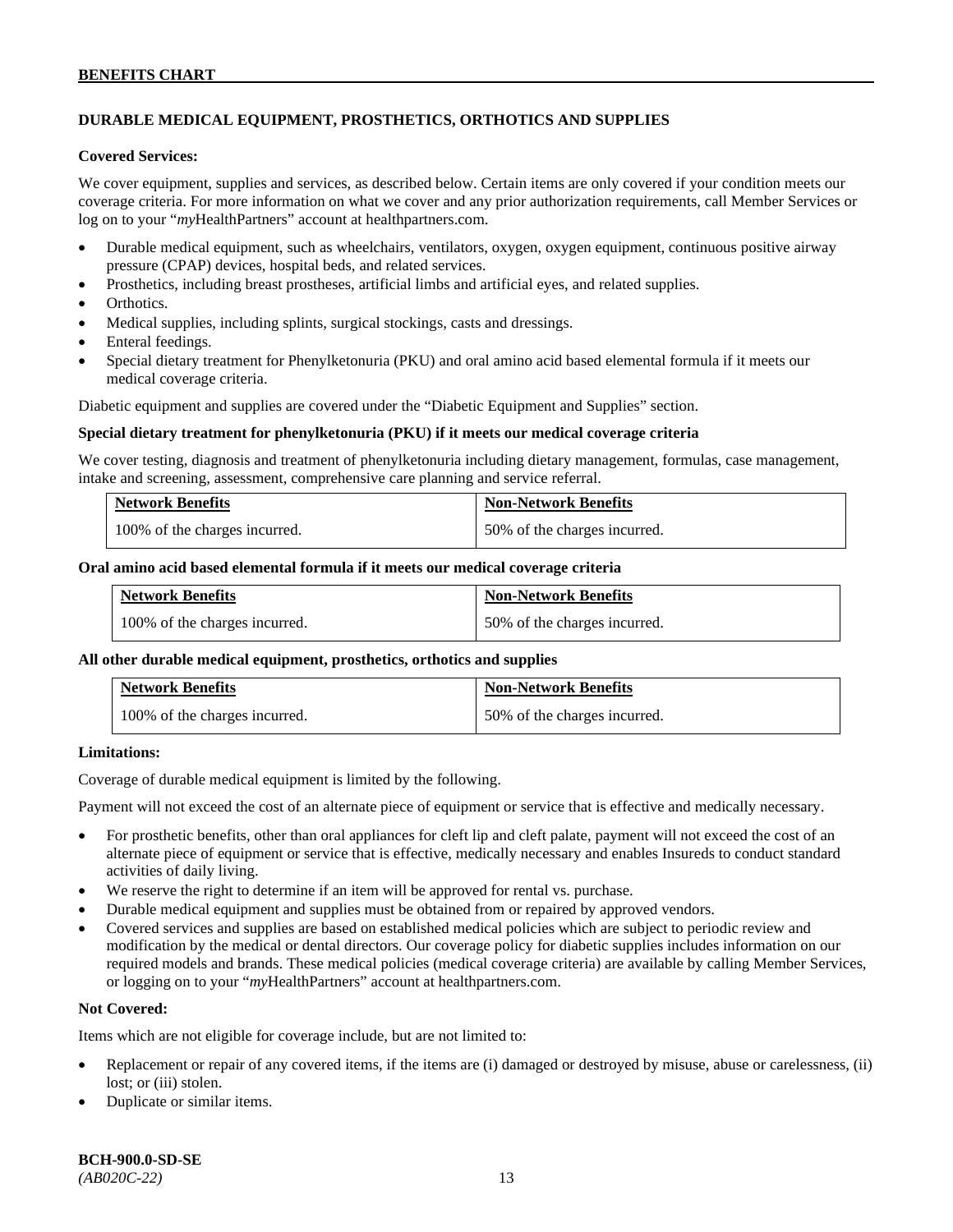- Labor and related charges for repair of any covered items which are more than the cost of replacement by an approved vendor.
- Sales tax, mailing, delivery charges, service call charges.
- Items which are primarily educational in nature or for hygiene, vocation, comfort, convenience or recreation.
- Communication aids or devices: equipment to create, replace or augment communication abilities including, but not limited to, speech processors, receivers, communication boards, or computer or electronic assisted communication.
- Hearing aids (implantable and external, including osseointegrated or bone anchored) and their fitting. This exclusion does not apply to cochlear implants.
- Eyeglasses, contact lenses and their fitting, measurement and adjustment, except as specifically described in this Benefits Chart.
- Hair prostheses (wigs).
- Household equipment which primarily has customary uses other than medical, such as, but not limited to, exercise cycles, air purifiers, central or unit air conditioners, water purifiers, non-allergenic pillows, mattresses or waterbeds.
- Household fixtures including, but not limited to, escalators or elevators, ramps, swimming pools and saunas.
- Modifications to the structure of the home including, but not limited to, its wiring, plumbing or charges for installation of equipment.
- Vehicle, car or van modifications including, but not limited to, hand brakes, hydraulic lifts and car carrier.
- Rental equipment while owned equipment is being repaired by non-contracted vendors, beyond one month rental of medically necessary equipment.
- Other equipment and supplies, including, but not limited to, assistive devices, that we determine are not eligible for coverage.
- See "Services Not Covered" in the Certificate.

# **EMERGENCY AND URGENTLY NEEDED CARE SERVICES**

#### **Covered Services:**

We cover services for emergency care and urgently needed care if the services are otherwise eligible for coverage under this Benefits Chart.

**Urgently needed care.** These are services to treat an unforeseen illness or injury:

- that are required in order to prevent a serious deterioration in your health; and
- that cannot be delayed until the next available clinic or office hours.

#### **Urgently needed care at clinics**

| <b>Network Benefits</b>                                                       | <b>Non-Network Benefits</b> |
|-------------------------------------------------------------------------------|-----------------------------|
| 100% of the charges incurred, subject to your<br>copayment of \$60 per visit. | See Network Benefits.       |

**Emergency care.** These are services to treat:

- the sudden, unexpected onset of illness or injury which, if left untreated or unattended until the next available clinic or office hours, would result in hospitalization; or
- a condition requiring professional health services immediately necessary to preserve life or stabilize health.

Emergency care includes emergency services as defined in Division BB, Title I, Section 102 of the Consolidated Appropriations Act of 2021.

Emergency care also includes an immediate response service available on a 24-hour, seven-day-a-week basis for each child, or person, having a psychiatric crisis, a mental health crisis, or a mental health emergency.

When reviewing claims for coverage of emergency services, our medical director will take into consideration: (1) a reasonable layperson's belief that the circumstances required immediate medical care that could not wait until the next working day or next available clinic appointment; (2) the time of day and day of the week the care was provided; and (3) the presenting symptoms including, but not limited to, severe pain, to ensure that the decision to reimburse the emergency care is not made solely on the basis of the actual diagnosis.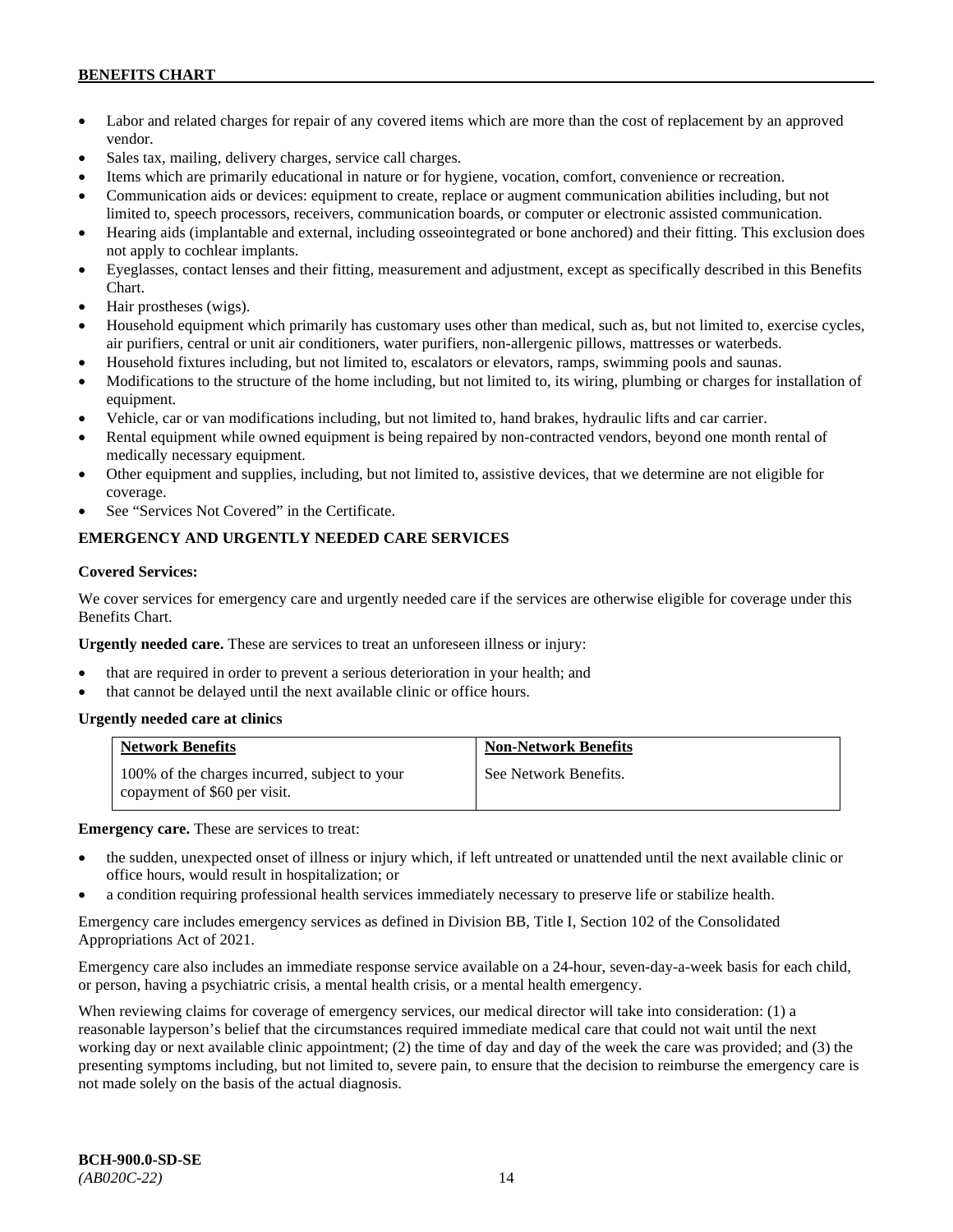## **Emergency care in a hospital emergency room, including professional services of a physician**

| <b>Network Benefits</b>                                                                   | <b>Non-Network Benefits</b> |
|-------------------------------------------------------------------------------------------|-----------------------------|
| 100% of the charges incurred, subject to your<br>copayment of \$300 per visit.            | See Network Benefits.       |
| Emergency room copayment is waived if admitted for<br>the same condition within 24 hours. |                             |

## **Inpatient emergency care in a hospital:**

| <b>Network Benefits</b>       | <b>Non-Network Benefits</b> |
|-------------------------------|-----------------------------|
| 100% of the charges incurred. | See Network Benefits.       |

#### **Not Covered:**

See "Services Not Covered" in the Certificate.

## **GENE THERAPY**

## **Covered Services:**

We cover gene therapy treatment that meets our current medical coverage criteria.

| <b>Network Benefits</b>                                                                                                                                                                                  | <b>Non-Network Benefits</b> |
|----------------------------------------------------------------------------------------------------------------------------------------------------------------------------------------------------------|-----------------------------|
| Coverage level is same as corresponding Network<br>Benefits, depending on type of service provided, such<br>as Office Visits for Illness or Injury, Inpatient or<br><b>Outpatient Hospital Services.</b> | No coverage.                |

#### **Limitations:**

- Gene therapy must be provided by a designated provider.
- Specific types of gene therapy are limited to therapies and conditions specified in our medical coverage criteria.

## **Not Covered:**

See "Services Not Covered" in the Certificate.

## **HEALTH EDUCATION**

#### **Covered Services:**

We cover education for preventive services and education for the management of chronic health problems, such as diabetes. Coverage includes medical nutrition therapy that is provided by a certified, registered, or licensed health care professional.

We cover diabetic self-management training and education if:

- the service is provided by a physician, nurse, dietitian, pharmacist, or other licensed health care provider who satisfies the current academic eligibility requirements of the National Certification Board for Diabetic Educators and has completed a course in diabetes education and training or has been certified as a diabetes educator; and
- the training and education is based upon a diabetes program recognized by the American Diabetes Association or a diabetes program with a curriculum approved by the American Diabetes Association or the South Dakota Department of Health.

Coverage of diabetes self-management training is limited to Insureds:

- o who are newly diagnosed with diabetes or have received no prior diabetes education;
- o who require a change in current therapy;
- o who have a co-morbid condition such heart disease or renal failure; or
- o whose diabetes condition is unstable.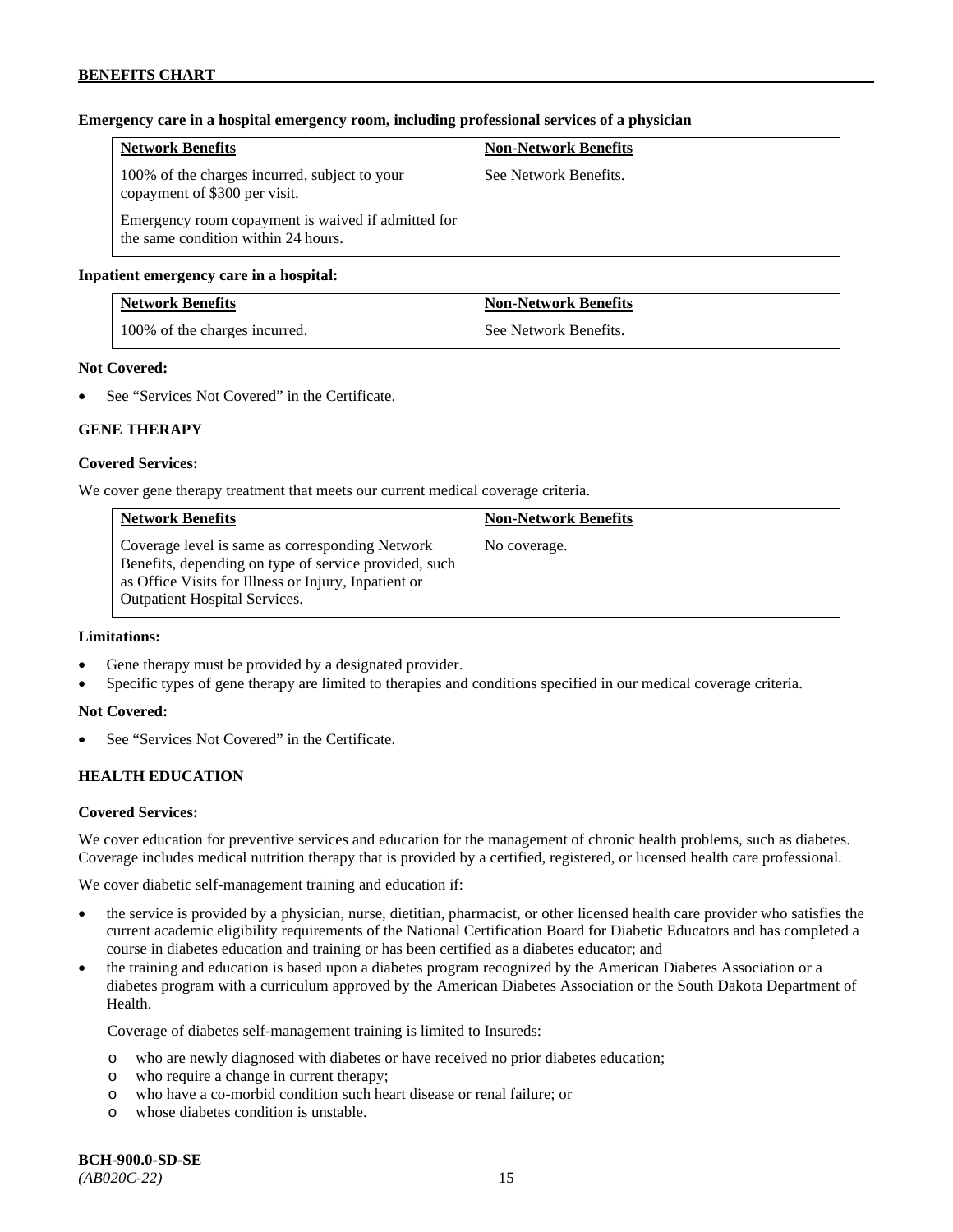See "Diabetic Equipment and Supplies" to see what diabetic equipment and supplies we cover.

| <b>Network Benefits</b>                                     | <b>Non-Network Benefits</b>  |
|-------------------------------------------------------------|------------------------------|
| 100% of the charges incurred.<br>Deductible does not apply. | 50% of the charges incurred. |

## **Not Covered:**

See "Services Not Covered" in the Certificate.

# **HOME HEALTH SERVICES**

## **Covered Services:**

We cover the following services:

- skilled nursing treatment in the home intended to provide a safe transition from other levels of care;
- physical therapy, occupational therapy, speech therapy, respiratory therapy and other therapeutic services;
- non-routine prenatal and postnatal services;
- routine postnatal well child visits, as described in the Coverage Criteria;
- phototherapy services for newborns. For phototherapy services for newborns and high risk prenatal services, supplies and equipment are included;
- home health aide services and other eligible home health services when provided in your home, if you are homebound (i.e., unable to leave home without considerable effort due to a medical condition. Lack of transportation does not constitute homebound status);
- total parenteral nutrition/intravenous ("TPN/IV") therapy, equipment, supplies and drugs in connection with IV therapy. IV line care kits are covered under Durable Medical Equipment. You do not need to be homebound to receive total parenteral nutrition/intravenous ("TPN/IV") therapy;
- palliative care benefits. Palliative care includes symptom management, education and establishing goals of care. We waive the requirement that you be homebound for a limited number of home visits for palliative care (as shown in this Benefits Chart), if you have a life-threatening, non-curable condition which has a prognosis of survival of two years or less. Additional palliative care visits are eligible under the home health services benefit if you are homebound and meet all other requirements defined in this section.

Home health services are eligible and covered only when they are:

- medically necessary; and
- provided as rehabilitative care, terminal care or maternity care; and
- ordered by a physician, and included in the written home care plan.

#### **Physical therapy, occupational therapy, speech therapy, respiratory therapy, home health aide services and palliative care**

| <b>Network Benefits</b>       | <b>Non-Network Benefits</b>  |
|-------------------------------|------------------------------|
| 100% of the charges incurred. | 50% of the charges incurred. |

#### **TPN/IV therapy, skilled nursing services, non-routine prenatal/postnatal services and phototherapy**

| <b>Network Benefits</b>       | <b>Non-Network Benefits</b>  |
|-------------------------------|------------------------------|
| 100% of the charges incurred. | 50% of the charges incurred. |

Each 24-hour visit (or shifts of up to 24-hour visits) equals one visit and counts toward the Maximum visits for all other services shown below. Any visit that lasts less than 24 hours, regardless of the length of the visit, will count as one visit toward the Maximum visits for all other services shown below. All visits must be medically necessary and benefit eligible.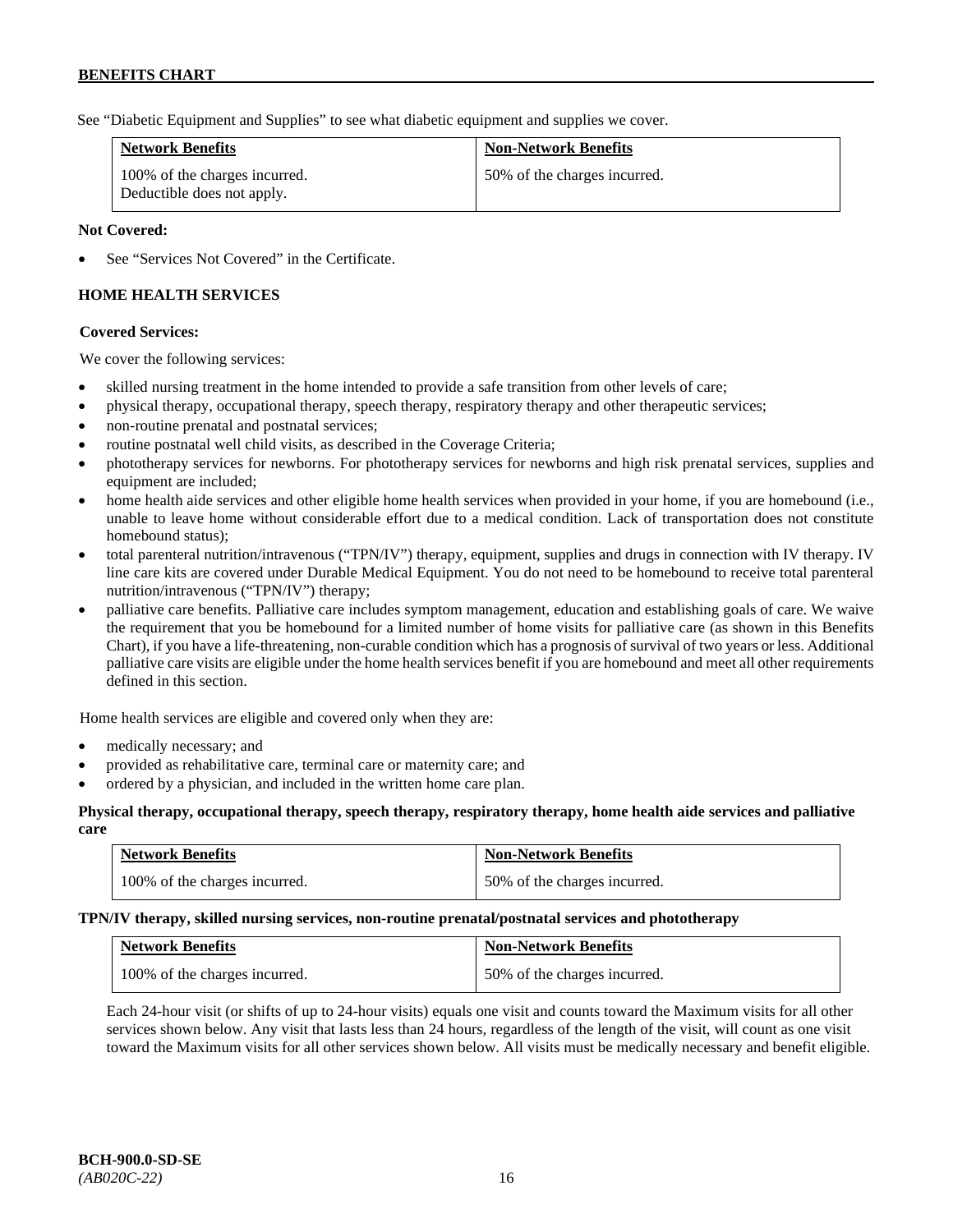## **Routine postnatal well child visit**

| <b>Network Benefits</b>                                     | <b>Non-Network Benefits</b>  |
|-------------------------------------------------------------|------------------------------|
| 100% of the charges incurred.<br>Deductible does not apply. | 50% of the charges incurred. |

#### **Maximum visits for palliative care**

If you are eligible to receive palliative care in the home and you are not homebound, there is a maximum of 12 visits per calendar year.

## **Maximum visits for all other services**

| <b>Network Benefits</b>       | <b>Non-Network Benefits</b> |
|-------------------------------|-----------------------------|
| 120 visits per calendar year. | 60 visits per calendar year |

Each visit provided under the Network Benefits and Non-Network Benefits counts toward the maximums shown under both Maximum visits sections. The routine postnatal well child visit does not count toward the visit limit.

## **Limitations:**

- Home health services are not provided as a substitute for a primary caregiver in the home or as relief (respite) for a primary caregiver in the home. We will not reimburse family members or residents in your home for the above services.
- A service shall not be considered a skilled nursing service merely because it is performed by, or under the direct supervision of, a licensed nurse. Where a service (such as tracheotomy suctioning or ventilator monitoring) or like services, can be safely and effectively performed by a non-medical person (or self-administered), without the direct supervision of a licensed nurse, the service shall not be regarded as a skilled nursing service, whether or not a skilled nurse actually provides the service. The unavailability of a competent person to provide a non-skilled service shall not make it a skilled service when a skilled nurse provides it. Only the skilled nursing component of so-called "blended" services (i.e. services which include skilled and non-skilled components) are covered under this Benefits Chart.

#### **Not Covered:**

- Financial or legal counseling services.
- Housekeeping or meal services in your home.
- Services provided by a family member or enrollee, or a resident in the enrollee's home.
- Vocational rehabilitation and recreational or educational therapy. Recreation therapy is therapy provided solely for the purpose of recreation, including, but not limited to: (a) requests for physical therapy or occupational therapy to improve athletic ability, and (b) braces or guards to prevent sports injuries.
- See "Services Not Covered" in the Certificate.

## **HOSPICE SERVICES**

## **Applicable Definitions:**

**Part-time.** This is up to two hours of service per day, more than two hours is considered continuous care.

**Continuous Care.** This is from two to twelve hours of service per day provided by a registered nurse, licensed practical nurse, or home health aide, during a period of crisis in order to maintain a terminally ill patient at home.

**Appropriate Facility.** This is a nursing home, hospice residence, or other inpatient facility.

**Custodial Care Related to Hospice Services.** This means providing assistance in the activities of daily living and the care needed by a terminally ill patient which can be provided by primary caregiver (i.e., family member or friend) who is responsible for the patient's home care.

#### **Covered Services:**

**Hospice Program.** We cover the services described below if you are terminally ill and accepted as a hospice program participant. You must meet the eligibility requirements of the program, and elect to receive services through the hospice program. If you elect to receive hospice services, you do so in lieu of curative treatment for your terminal illness for the period you are enrolled in the hospice program.

# **BCH-900.0-SD-SE**

*(AB020C-22)* 17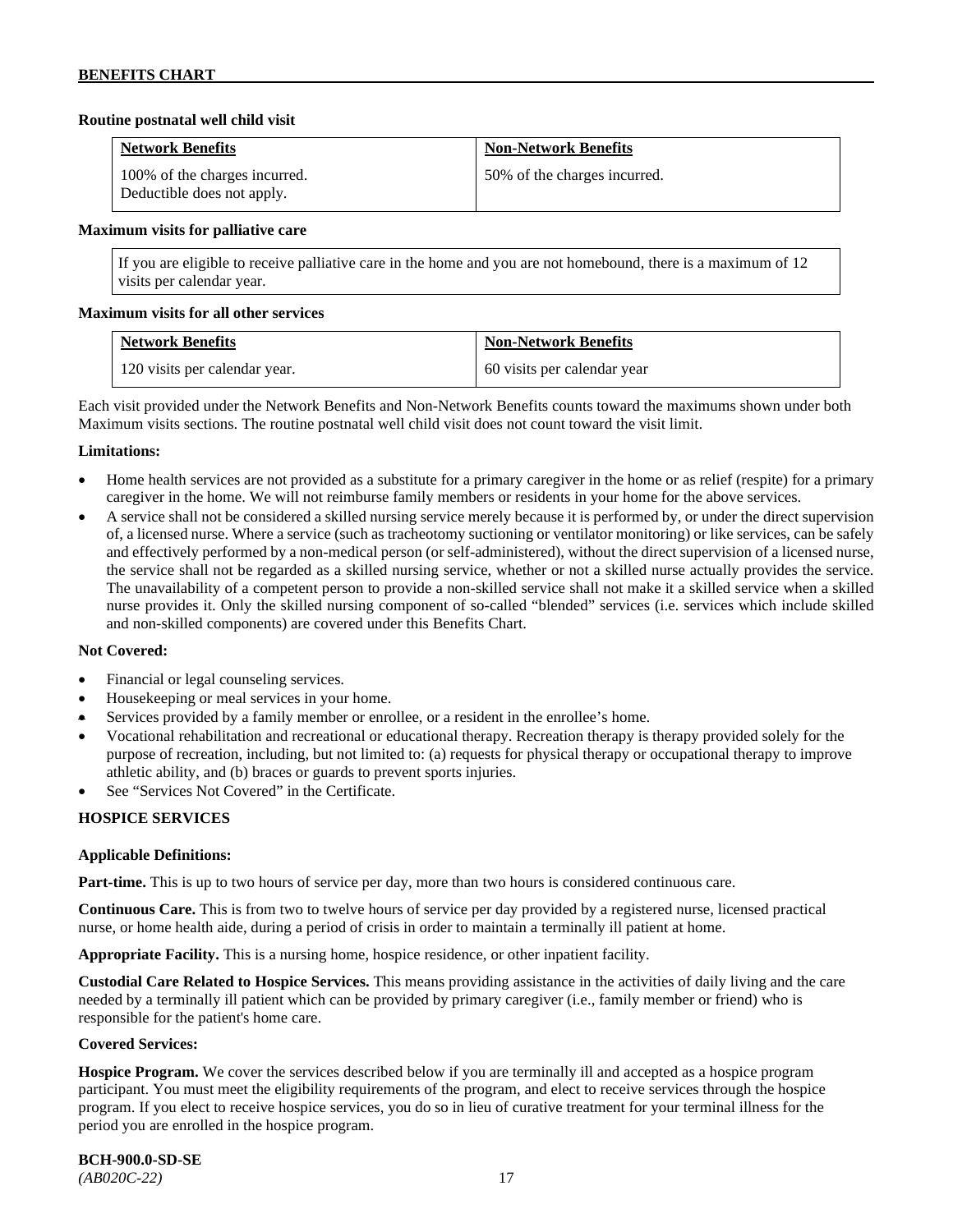**Eligibility:** In order to be eligible to be enrolled in the hospice program, you must: (1) be a terminally ill patient (prognosis of six months or less); (2) have chosen a palliative treatment focus (i.e., emphasizing comfort and supportive services rather than treatment attempting to cure the disease or condition); and (3) continue to meet the terminally ill prognosis as reviewed by our medical director or his or her designee over the course of care. You may withdraw from the hospice program at any time.

**Eligible Services:** Hospice services include the following services provided in accordance with an approved hospice treatment plan.

- Inpatient Services: We cover inpatient services in a hospital facility.
- Home Health Services:
	- o Part-time care provided in your home by an interdisciplinary hospice team (which may include a physician, nurse, social worker, and spiritual counselor) and medically necessary home health services are covered.
	- o One or more periods of continuous care in your home or in a setting which provides day care for pain or symptom management, when medically necessary, will be covered.
- Other Services:
	- o Respite care is covered for care in your home or in an appropriate facility, to give your primary caregivers (i.e., family members or friends) rest and/or relief when necessary in order to maintain a terminally ill patient at home*.*
	- o Medically necessary medications for pain and symptom management.
	- o Semi-electric hospital beds and other durable medical equipment are covered.
	- o Emergency and non-emergency care is covered.

| <b>Network Benefits</b>       | <b>Non-Network Benefits</b>  |
|-------------------------------|------------------------------|
| 100% of the charges incurred. | 50% of the charges incurred. |

Respite care is limited to five episodes, up to five days per episode. Inpatient hospice services are limited to 15 days per lifetime.

## **Not Covered:**

- Financial or legal counseling services.
- Housekeeping or meal services in your home.
- Custodial or maintenance care related to hospice services, whether provided in the home or in a nursing home.
- Any service not specifically described as covered services under this hospice services benefits.
- Any services provided by members of your family or residents in your home.
- See "Services Not Covered" in the Certificate.

## **HOSPITAL AND SKILLED NURSING FACILITY SERVICES**

#### **Covered Services:**

We cover services as described below.

#### **Medical or surgical hospital services**

**Inpatient hospital services:** We cover the following medical or surgical services, for the treatment of acute illness or injury, which require the level of care only provided in an acute care facility. These services must be authorized by a physician.

Inpatient hospital services include: room and board; the use of operating or maternity delivery rooms; intensive care facilities; newborn nursery facilities; general nursing care, anesthesia, laboratory and diagnostic imaging services, reconstructive surgery, radiation therapy, physical therapy, prescription drugs or other medications administered during treatment, blood and blood products (unless replaced), and blood derivatives, and other diagnostic or treatment related hospital services; physician and other professional medical and surgical services provided while in the hospital, including gender confirmation surgery that meets medical coverage criteria.

Services for items for personal convenience, such as television rental, are not covered.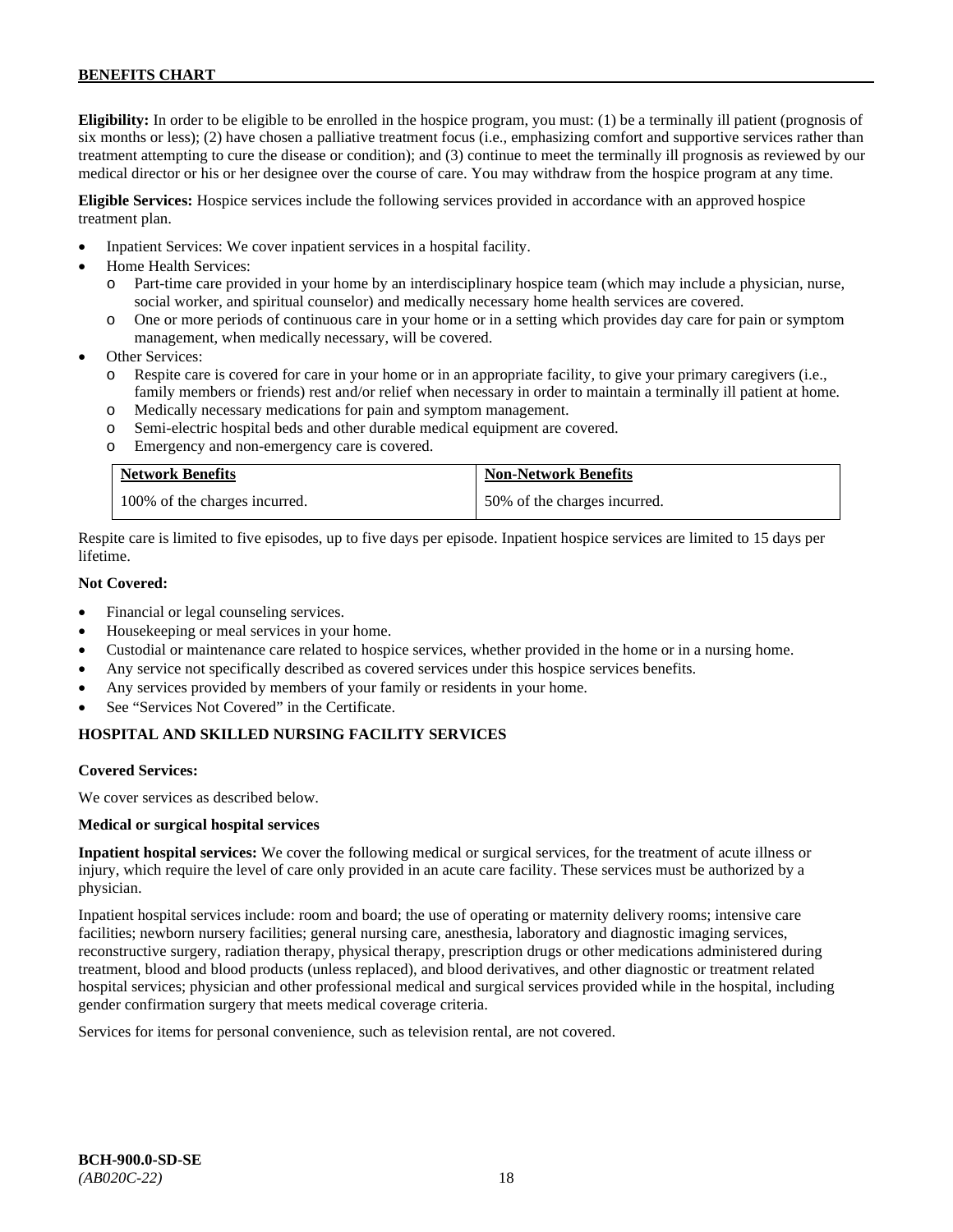We cover, following a vaginal delivery, a minimum of 48 hours of inpatient care for the mother and newborn child. We cover, following a caesarean section delivery, a minimum of 96 hours of inpatient care for the mother and newborn child. If the duration of inpatient care is less than these minimums, we also cover a minimum of one home visit by a registered nurse for post-delivery care, within 4 days of discharge of the mother and newborn child. Services provided by the registered nurse include, but are not limited to, parent education, assistance and training in breast and bottle feeding, and conducting any necessary and appropriate clinical tests. We shall not provide any compensation or other non-medical remuneration to encourage a mother and newborn to leave inpatient care before the duration minimums specified.

Group health plans and health insurance issuers generally may not, under Federal law, restrict benefits for any hospital length of stay in connection with childbirth for the mother of newborn child to less than 48 hours following a vaginal delivery, or less than 96 hours following a caesarean section. However, Federal law generally does not prohibit the mother's or newborn's attending provider, after consulting with the mother, from discharging the mother or her newborn earlier than 48 hours (or 96 hours as applicable). In any case plans and issuers may not, under Federal law, require that a provider obtain authorization from the plan or the insurance issuer for prescribing a length of stay not in excess of 48 hours (or 96 hours).

| <b>Network Benefits</b>       | <b>Non-Network Benefits</b>  |
|-------------------------------|------------------------------|
| 100% of the charges incurred. | 50% of the charges incurred. |

Each insured's admission or confinement, including that of a newborn child, is separate and distinct from the admission or confinement of any other insured.

#### **Outpatient hospital, ambulatory care or surgical facility services:**

We cover the following medical and surgical services, for diagnosis or treatment of illness or injury on an outpatient basis. These services must be authorized by a physician.

Outpatient services include: use of operating rooms, maternity delivery rooms or other outpatient departments, rooms or facilities; and the following outpatient services: general nursing care, anesthesia, laboratory and diagnostic imaging services, reconstructive surgery, radiation therapy, physical therapy, drugs administered during treatment, blood and blood products (unless replaced), and blood derivatives, and other diagnostic or treatment related outpatient services; physician and other professional medical and surgical services provided while an outpatient, including gender confirmation surgery that meets medical coverage criteria.

Prior authorization by our medical director is required for new, experimental or reconstructive technologies or procedures. Requests must be submitted prior to performing the technology or procedure.

To see the benefit level for diagnostic imaging services, laboratory services and physical therapy, see benefits under Diagnostic Imaging Services, Laboratory Services and Physical Therapy in this Benefits Chart.

| <b>Network Benefits</b>       | <b>Non-Network Benefits</b>  |
|-------------------------------|------------------------------|
| 100% of the charges incurred. | 50% of the charges incurred. |

**Skilled nursing facility care:** We cover room and board, daily skilled nursing and related ancillary services for post-acute treatment and rehabilitative care of illness or injury that meets medical coverage criteria.

| <b>Network Benefits</b>                        | <b>Non-Network Benefits</b>                    |
|------------------------------------------------|------------------------------------------------|
| 100% of the charges incurred.                  | 50% of the charges incurred.                   |
| Limited to a 90 day maximum per calendar year. | Limited to a 90 day maximum per calendar year. |

Each day of services provided under the Network Benefits and Non-Network Benefits, combined, applies toward the maximums shown above.

## **Not Covered:**

- Services for items for personal convenience, such as television rental, are not covered.
- See "Services Not Covered" in the Certificate.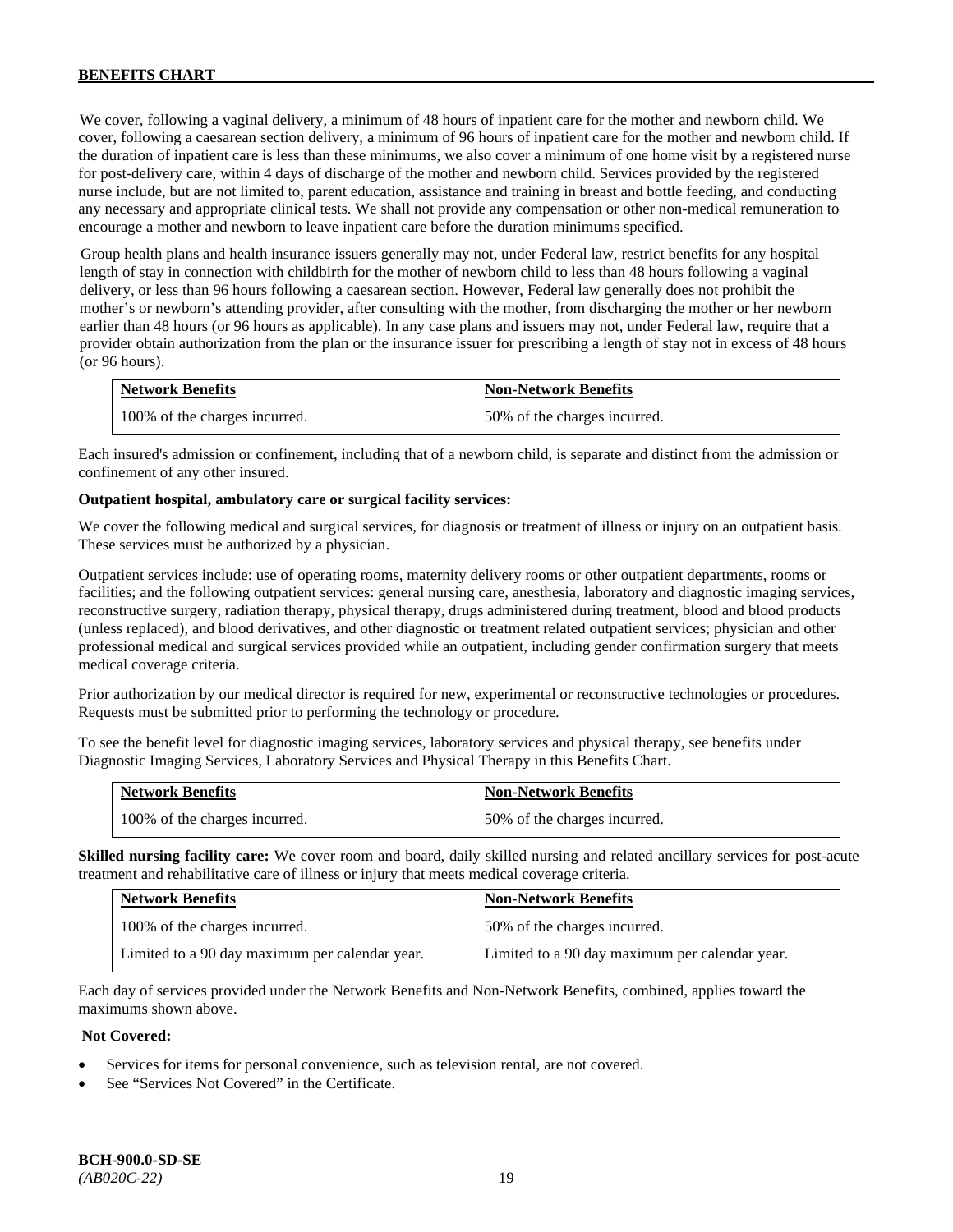# **INFERTILITY DIAGNOSIS**

## **Covered Services:**

We cover the diagnosis of infertility. These services include diagnostic procedures and tests provided in connection with an infertility evaluation, office visits and consultations to diagnose infertility.

| <b>Network Benefits</b>       | <b>Non-Network Benefits</b>  |
|-------------------------------|------------------------------|
| 100% of the charges incurred. | 50% of the charges incurred. |

Coverage is limited to office visits and consultations to diagnose infertility. Treatment is not covered.

## **Not Covered:**

- Infertility/fertility treatment, including but not limited to, office visits, laboratory services, diagnostic imaging services and fertility drugs; reversal of sterilization; and sperm, ova or embryo acquisition, retrieval or storage; however, we cover office visits and consultations to diagnose infertility.
- Services related to the establishment of surrogate pregnancy and fees for a surrogate. However, pregnancy and maternity services are covered for an insured under this Benefits Chart, including a surrogate pregnancy.
- See "Services Not Covered" in the Certificate.

## **LABORATORY SERVICES**

## **Covered Services:**

We cover laboratory tests when ordered by a provider and provided in a clinic or outpatient hospital facility.

We cover services provided in a clinic or outpatient hospital facility. To see the benefit level for inpatient hospital or skilled nursing facility services, see benefits under Inpatient Hospital and Skilled Nursing Facility Services.

## **Prostate-specific antigen (PSA) testing**

| <b>Network Benefits</b>       | <b>Non-Network Benefits</b>  |
|-------------------------------|------------------------------|
| 100% of the charges incurred. | 50% of the charges incurred. |

#### **All other laboratory services**

#### **Services for illness or injury**

| Network Benefits              | <b>Non-Network Benefits</b>  |
|-------------------------------|------------------------------|
| 100% of the charges incurred. | 50% of the charges incurred. |

#### **Preventive Services**

Laboratory services associated with preventive services are covered at the benefit level shown in the "Preventive Services" section of this Benefits Chart.

#### **Not Covered:**

See "Services Not Covered" in the Certificate.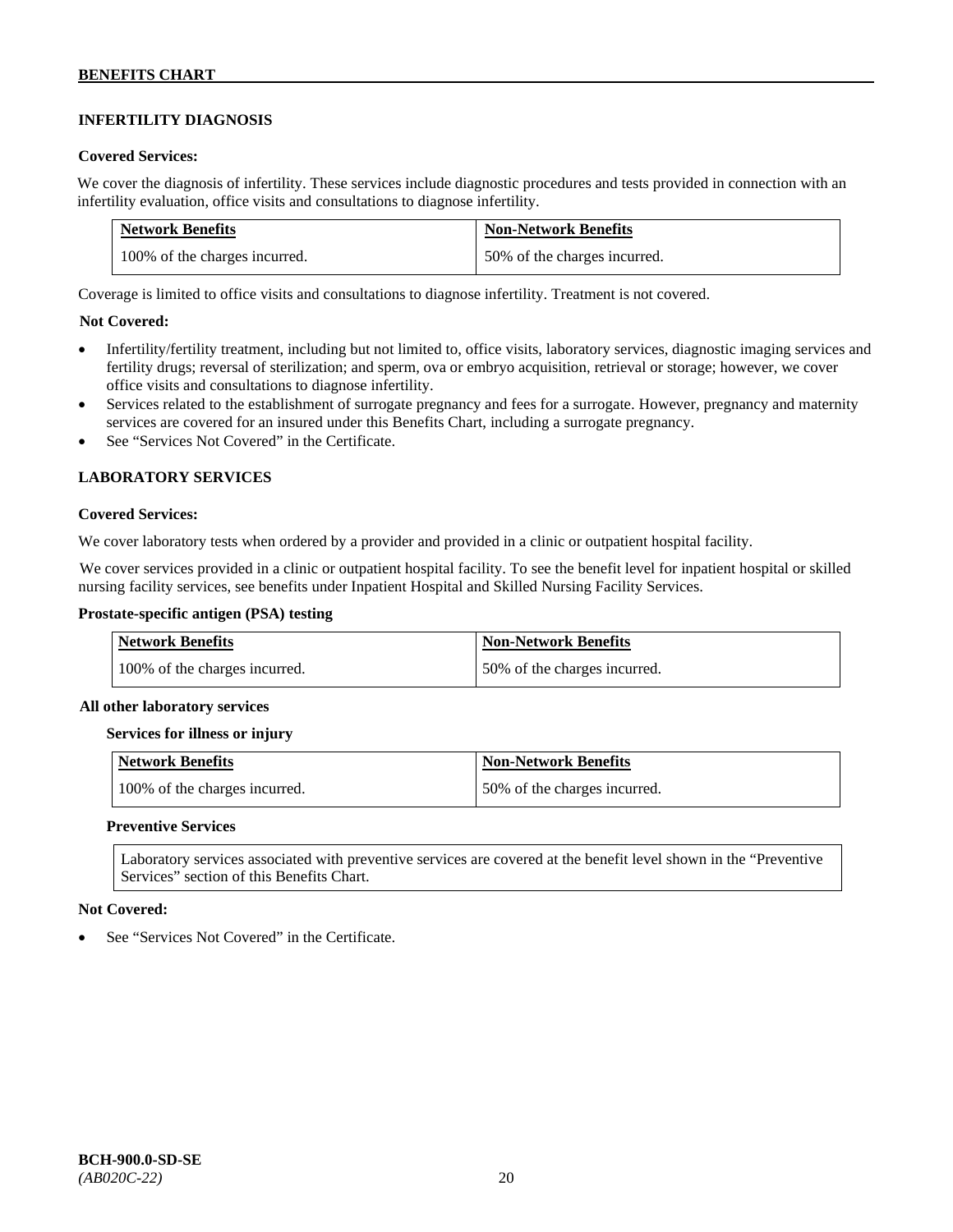# **MASTECTOMY RECONSTRUCTION BENEFIT**

#### **Covered Services:**

We cover reconstruction of the breast on which the mastectomy has been performed; surgery and reconstruction of the other breast to produce symmetrical appearance, and prostheses and physical complications of all stages of mastectomy, including lymphedemas.

| <b>Network Benefits</b>                              | <b>Non-Network Benefits</b>                           |
|------------------------------------------------------|-------------------------------------------------------|
| Coverage level is same as corresponding Network      | Coverage level is same as corresponding Non-Network   |
| Benefits, depending on type of service provided such | Benefits, depending on type of service provided, such |
| as Office Visits for Illness or Injury, Inpatient or | as Office Visits for Illness or Injury, Inpatient or  |
| Outpatient Hospital Services.                        | <b>Outpatient Hospital Services.</b>                  |

#### **Not Covered:**

See "Services Not Covered" in the Certificate.

# **MEDICATION THERAPY DISEASE MANAGEMENT PROGRAM**

## **Covered Services:**

If you meet our criteria for coverage, you may qualify for our Medication Therapy Disease Management Program.

The program covers consultations with a designated network pharmacist.

Covered services are based on established medical policies, which are subject to periodic review and modification by the medical directors. These medical policies (medical coverage criteria) are available online at [healthpartners.com](http://www.healthpartners.com/) or by calling Member Services.

| <b>Network Benefits</b>                                     | <b>Non-Network Benefits</b> |
|-------------------------------------------------------------|-----------------------------|
| 100% of the charges incurred.<br>Deductible does not apply. | No coverage.                |

#### **Not Covered:**

See "Services Not Covered" in the Certificate.

## **OFFICE VISITS FOR ILLNESS OR INJURY**

#### **Covered Services:**

We cover the following when medically necessary: professional medical and surgical services and related supplies, including biofeedback, of physicians and other health care providers; blood and blood products (unless replaced) and blood derivatives.

We cover diagnosis and treatment of illness or injury to the eyes. Where contact or eyeglass lenses are prescribed as medically necessary for the post-operative treatment of cataracts or for the treatment of aphakia, acute or chronic corneal pathology, or keratoconus, we cover the initial evaluation, lenses and fitting. Insureds must pay for lens replacement beyond the initial pair.

We cover medically necessary professional services by a licensed physician or audiologist appropriate for the treatment of hearing impairment to a person under the age of 19. Hearing aids are not covered.

Services received via video, e-visit or telephone are covered under the "Telehealth/Telemedicine Services" section.

#### **Office visits**

**Primary Care Providers**

| <b>Network Benefits</b>                                                       | <b>Non-Network Benefits</b>  |
|-------------------------------------------------------------------------------|------------------------------|
| 100% of the charges incurred, subject to your<br>copayment of \$30 per visit. | 50% of the charges incurred. |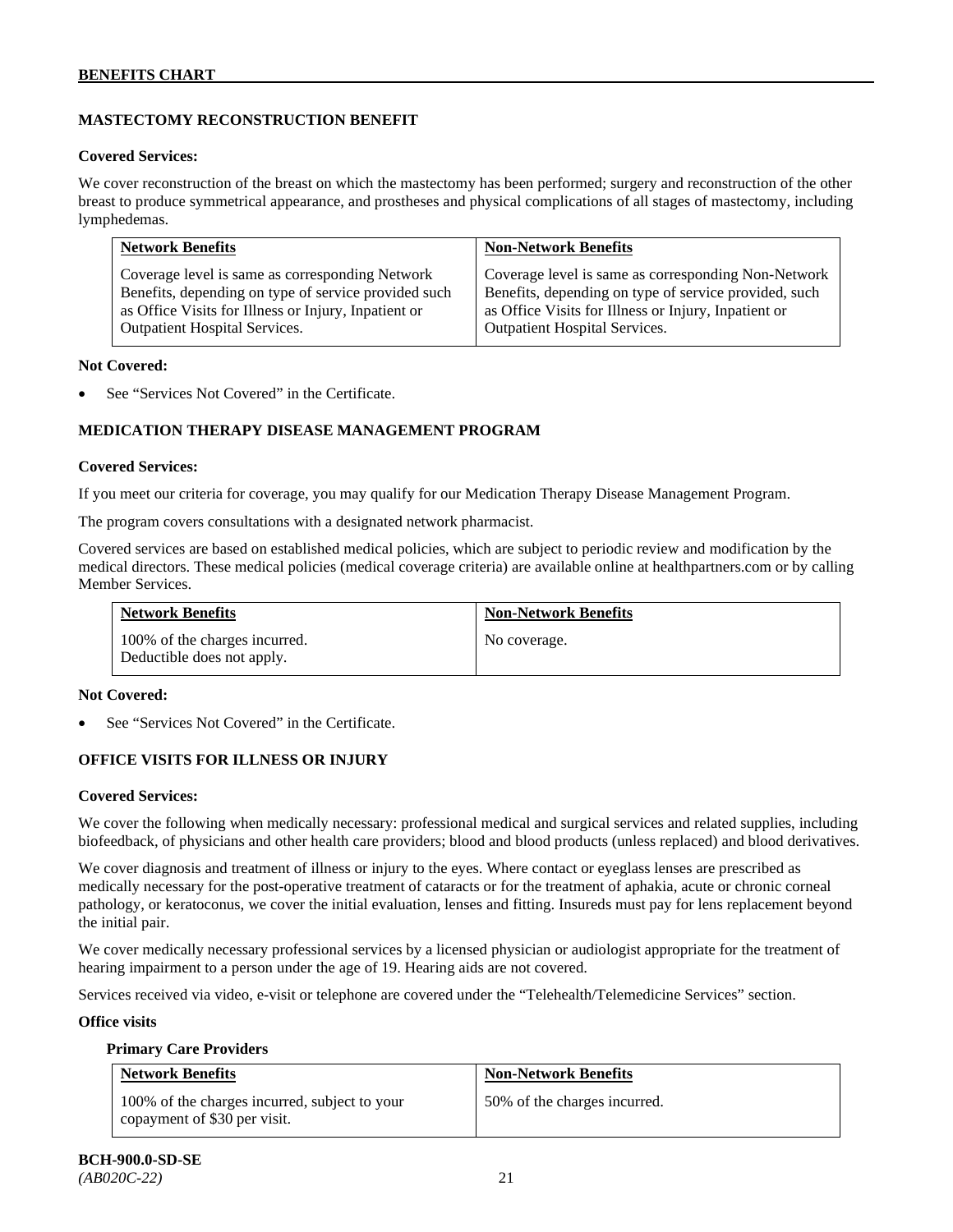## **Specialty Care Providers**

| <b>Network Benefits</b>                                                       | <b>Non-Network Benefits</b>  |
|-------------------------------------------------------------------------------|------------------------------|
| 100% of the charges incurred, subject to your<br>copayment of \$60 per visit. | 50% of the charges incurred. |

## **Convenience clinics**

| <b>Network Benefits</b>                                                       | <b>Non-Network Benefits</b>  |
|-------------------------------------------------------------------------------|------------------------------|
| 100% of the charges incurred, subject to your<br>copayment of \$15 per visit. | 50% of the charges incurred. |

## **Injections administered in a physician's office, other than immunizations:**

#### **Allergy Injections**

| <b>Network Benefits</b>                                                                | <b>Non-Network Benefits</b>  |
|----------------------------------------------------------------------------------------|------------------------------|
| 100% of the charges incurred, subject to your<br>copayment of \$2 per date of service. | 50% of the charges incurred. |

## **All other injections**

| <b>Network Benefits</b>                                                                | <b>Non-Network Benefits</b>  |
|----------------------------------------------------------------------------------------|------------------------------|
| 100% of the charges incurred, subject to your<br>copayment of \$2 per date of service. | 50% of the charges incurred. |

## **Not Covered:**

- Court ordered treatment.
- See "Services Not Covered" in the Certificate.

## **PEDIATRIC EYEWEAR**

#### **Covered Services:**

- We cover pediatric eyewear for children.
- Routine eye exams are covered under the "Preventive Services" section.

| <b>Network Benefits</b>       | <b>Non-Network Benefits</b> |
|-------------------------------|-----------------------------|
| 100% of the charges incurred. | No coverage.                |

## **Limitations:**

- Coverage under this provision will continue until the end of the month in which the child turns age 19.
- Limited to one of the following per calendar year:
	- o one pair of eyeglasses including one set of prescription lenses, frames from our designated eyewear collection, and anti-scratch coating; or
	- o one pair of non-disposable contact lenses; or
	- o a one-year supply of disposable contact lenses.
- Contact lens fittings are limited to two per calendaryear.

#### **Not Covered:**

- Frames that are not included in our designated eyewear collection. However, one pair of lenses will be covered if an insured chooses frames outside our designated eyewear collection.
- More than one pair of lenses or frames or non-disposable contacts per calendar year, regardless of the reason. This includes replacement of eyeglasses or contact lenses due to loss, breakage, theft, or change in prescription.
- Safety glasses or goggles for sports or vocational reasons.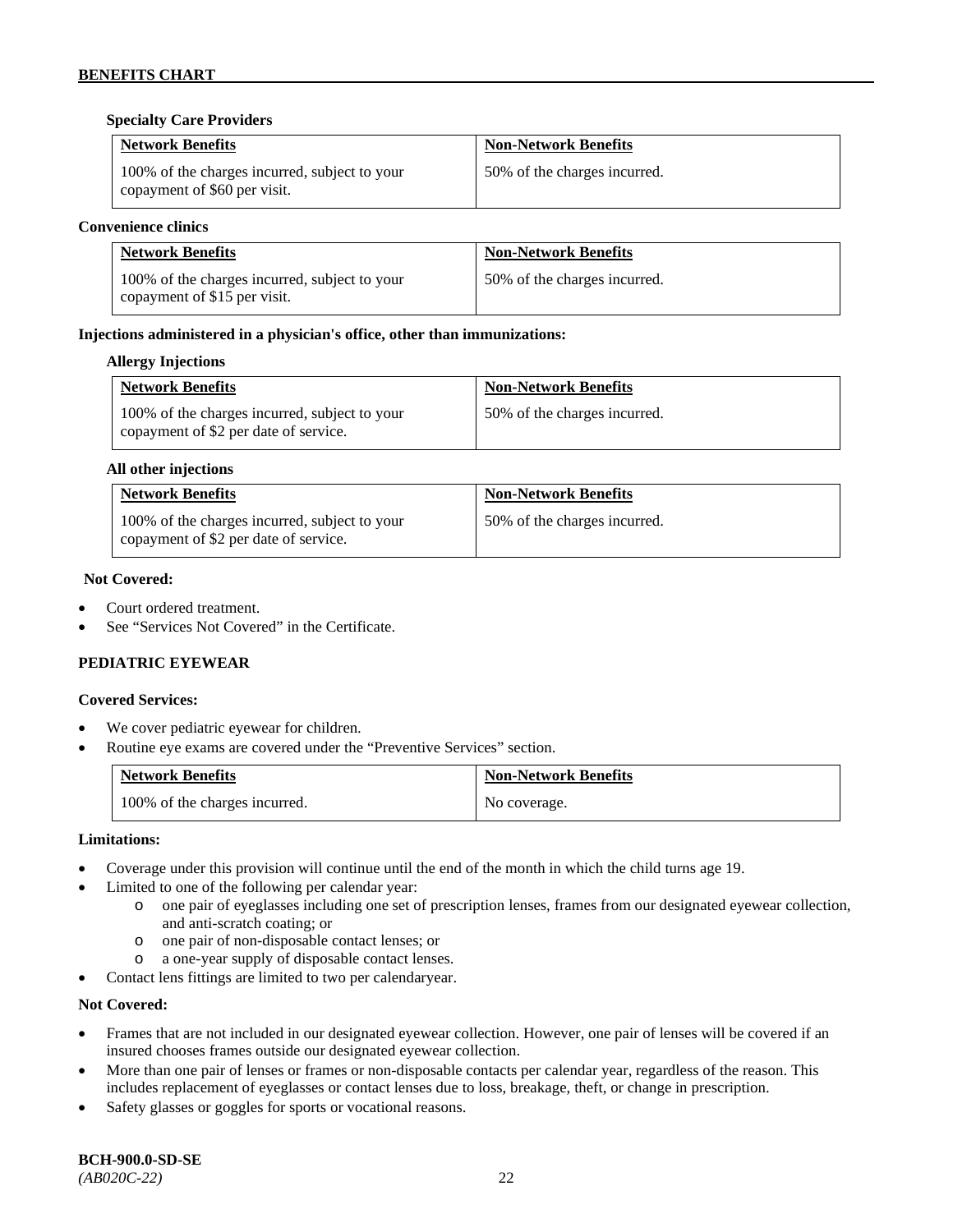- Upgrades including, but not limited to, UV protection and no-line multifocal lenses.
- See "Services Not Covered" in the Certificate.

## **PHYSICAL THERAPY, OCCUPATIONAL THERAPY AND SPEECH THERAPY**

#### **Covered Services:**

We cover the following physical therapy, occupational therapy and speech therapy services:

- Medically necessary rehabilitative care to correct the effects of illness or injury.
- Habilitative care rendered for congenital, developmental or medical conditions which have significantly limited the successful initiation of normal speech and normal motor development.

Massage therapy which is performed in conjunction with other treatment/modalities by a physical or occupational therapist, is part of a prescribed treatment plan and is not billed separately is covered.

We cover services provided in a clinic. We also cover physical therapy provided in an outpatient hospital facility. To see the benefit level for inpatient hospital or skilled nursing facility services, see benefits under Inpatient Hospital and Skilled Nursing Facility Services.

#### **Rehabilitative care**

| <b>Network Benefits</b>                                                       | <b>Non-Network Benefits</b>  |
|-------------------------------------------------------------------------------|------------------------------|
| 100% of the charges incurred, subject to your<br>copayment of \$30 per visit. | 50% of the charges incurred. |

## **Habilitative care**

| <b>Network Benefits</b>                                                       | <b>Non-Network Benefits</b>  |
|-------------------------------------------------------------------------------|------------------------------|
| 100% of the charges incurred, subject to your<br>copayment of \$30 per visit. | 50% of the charges incurred. |

#### **Not Covered:**

- Massage therapy for the purpose of comfort or convenience of the Insured.
- See "Services Not Covered" in the Certificate.

## **PRE-DIABETES DISEASE MANAGEMENT PROGRAM**

#### **Covered Services:**

If you meet our criteria for coverage, you may qualify for the Pre-diabetes Disease Management Program through Omada Health.

The program covers group health coaching which focuses on weight loss, exercise, behavior modification and health education at select locations determined by the plan.

| <b>Network Benefits</b>                                     | <b>Non-Network Benefits</b> |
|-------------------------------------------------------------|-----------------------------|
| 100% of the charges incurred.<br>Deductible does not apply. | Not applicable.             |

#### **Not Covered:**

See "Services Not Covered" in the Certificate.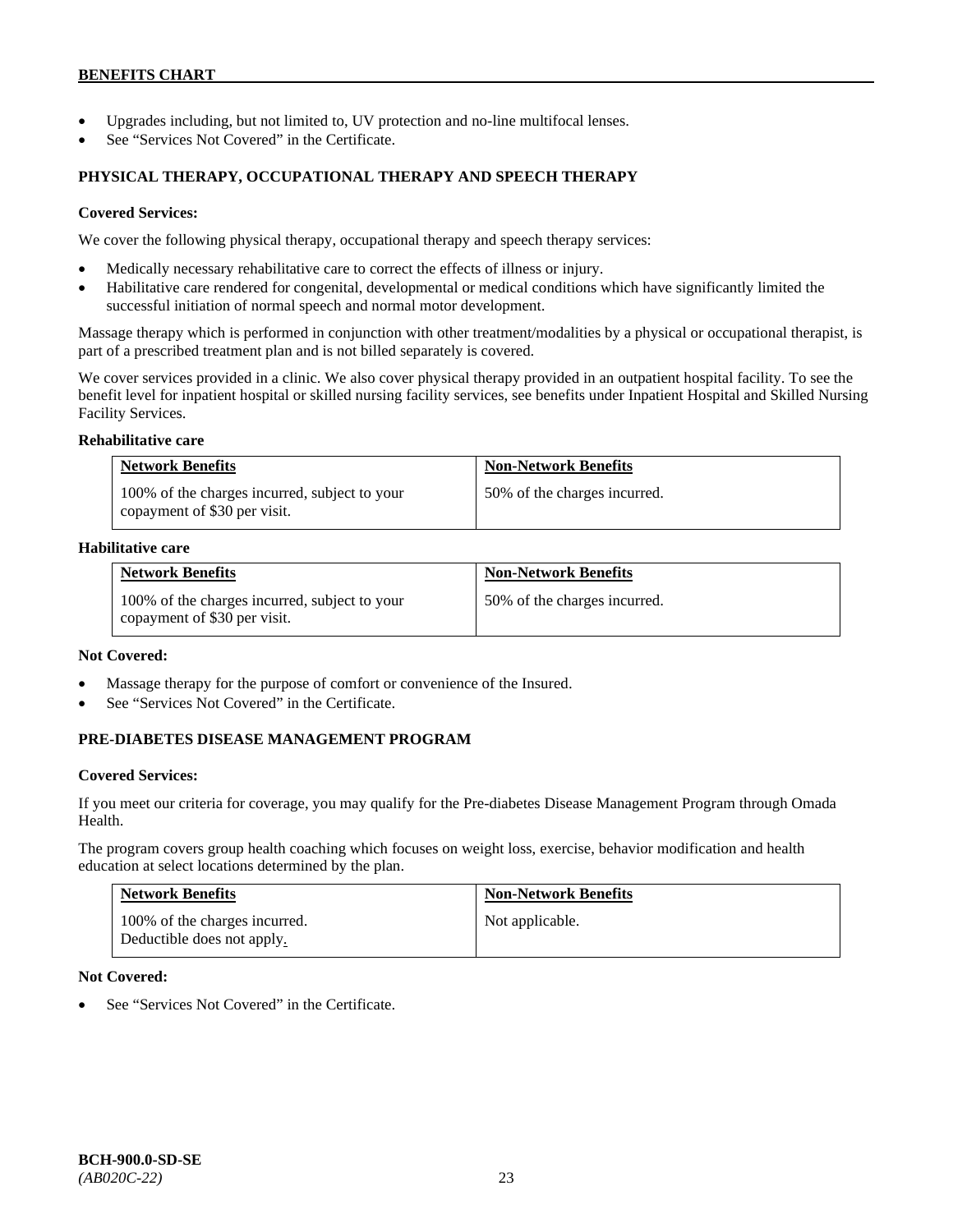# **PRESCRIPTION DRUG SERVICES**

# **Covered Services:**

We cover prescription drugs and medications, which can be self-administered or are administered in a physician's office. We will not exclude coverage of off-label use of drugs to treat cancer or life threatening conditions on the grounds that the drug has not been approved by the FDA for that indication if that drug is recognized for the treatment of such indication in one of the standard reference compendia and when an appropriate level of evidence or medical necessity is met.

## **For Network Benefits, drugs and medications must be obtained at a Network Pharmacy.**

## **If a copayment is required, you must pay one copayment for each 31-day supply, or portion thereof, unless otherwise indicated below.**

## **Outpatient drugs (except as specified below)**

| <b>Network Benefits</b>                                                                                                                                      | <b>Non-Network Benefits</b>  |
|--------------------------------------------------------------------------------------------------------------------------------------------------------------|------------------------------|
| 100% of the charges incurred, subject to your<br>copayment of \$30 for generic formulary drugs and \$60<br>for brand name formulary drugs.                   | 50% of the charges incurred. |
| Formulary insulin is considered preventive and is not<br>subject to your deductible. In no event will your cost<br>for a formulary insulin drug exceed \$25. |                              |
| Non-formulary drugs are covered at 100% of the<br>charges incurred, subject to your copayment of \$125.                                                      |                              |

## **Mail order drugs**

| <b>Network Benefits</b>                                                                                                                                                                                                                               | <b>Non-Network Benefits</b>                                                                                                |
|-------------------------------------------------------------------------------------------------------------------------------------------------------------------------------------------------------------------------------------------------------|----------------------------------------------------------------------------------------------------------------------------|
| For your convenience, you may also get up to a 93-day<br>supply of outpatient prescription drugs that can be self-<br>administered through the designated mail order service.<br>Specialty drugs are not available through the mail order<br>service. | See Network mail order drugs benefit.<br>Mail order drugs are only available through the<br>designated mail order service. |

#### **Specialty drugs that are self-administered**

| <b>Network Benefits</b>                                                                                                                    | <b>Non-Network Benefits</b> |
|--------------------------------------------------------------------------------------------------------------------------------------------|-----------------------------|
| 80% of the charges incurred, up to a maximum<br>copayment of \$500.                                                                        | No coverage.                |
| For Network Benefits, specialty drugs are limited to<br>drugs on the specialty drug list and must be obtained<br>from a designated vendor. |                             |

## **Drugs for treatment of growth deficiency**

| <b>Network Benefits</b>                                                                                                                            | <b>Non-Network Benefits</b>  |
|----------------------------------------------------------------------------------------------------------------------------------------------------|------------------------------|
| 100% of the charges incurred.                                                                                                                      | 50% of the charges incurred. |
| For Network Benefits, growth deficiency drugs are<br>limited to drugs on the specialty drug list and must be<br>obtained from a designated vendor. |                              |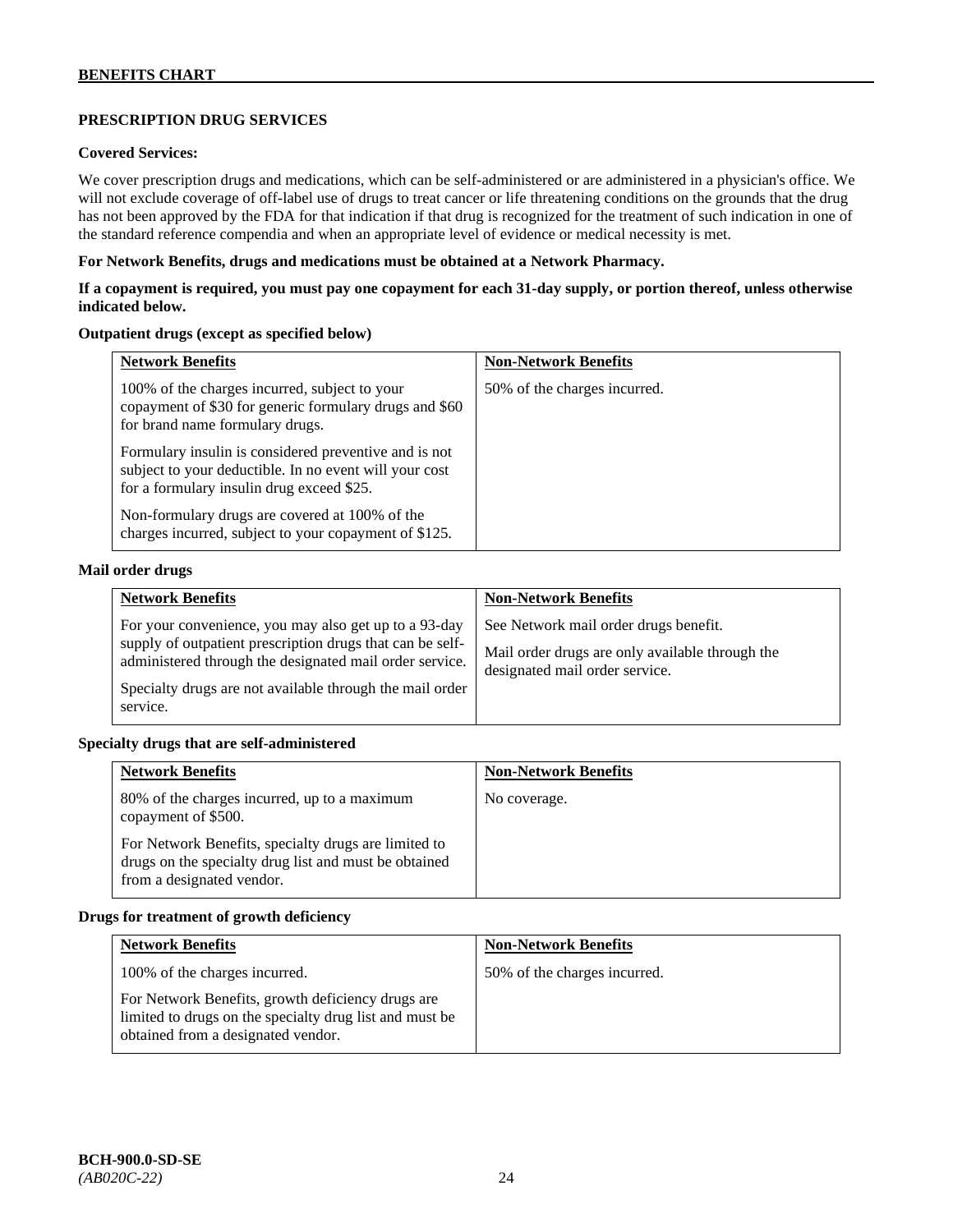## **Tobacco cessation drugs are covered for all FDA-approved tobacco cessation drugs**

| <b>Network Benefits</b>                                     | <b>Non-Network Benefits</b>  |
|-------------------------------------------------------------|------------------------------|
| 100% of the charges incurred.<br>Deductible does not apply. | 50% of the charges incurred. |

#### **Contraceptive drugs**

| <b>Network Benefits</b>                                                                                                                                         | <b>Non-Network Benefits</b>  |
|-----------------------------------------------------------------------------------------------------------------------------------------------------------------|------------------------------|
| 100% of the charges incurred for formulary drugs.<br>Deductible does not apply.                                                                                 | 50% of the charges incurred. |
| If a physician requests that a non-formulary<br>contraceptive drug be dispensed as written, the drug<br>will be covered at 100%, not subject to the deductible. |                              |

**ACA preventive medications.** We cover preventive medications currently recommended by USPSTF with an A or B rating if they are prescribed by your medical provider and they are listed on our Commercial ACA Preventive Drug List. Preventive medications are subject to periodic review and modification. Changes would be effective in accordance with the federal rules and reflected in our current medical coverage criteria for preventive care services.

| <b>Network Benefits</b>                                     | <b>Non-Network Benefits</b>  |
|-------------------------------------------------------------|------------------------------|
| 100% of the charges incurred.<br>Deductible does not apply. | 50% of the charges incurred. |

## **Limitations:**

- Certain drugs may require prior authorization as indicated on the Formulary. HealthPartners may require prior authorization for the drug and also the site where the drug will be provided. Certain drugs are subject to our utilization review process and quantity limits as indicated on our Formulary.
- Certain non-formulary drugs require prior authorization. In addition, certain drugs may be subject to any quantity limits applied as part of our trial program. The trial drug program applies to new prescriptions for certain drugs which have high toxicity, low tolerance, high costs and/or high potential for waste. Trial drugs are indicated on the formulary and/or the Specialty Drug List. Your first fill of a trial drug may be limited to less than a month supply. If the drug is well tolerated and effective, you will receive the remainder of your first month supply.
- If an insured requests a brand name drug when there is a generic equivalent, the brand name drug will be covered up to the charge that would apply to the generic drug, minus any required copayment. If a physician requests that a brand name drug be dispensed as written, the drug will be paid at the non-formulary benefit.
- We may require Insureds to try over-the-counter (OTC) drug alternatives before approving more costly formulary prescription drugs.
- Unless otherwise specified in the "Prescription Drug Services" section, you may receive up to a 31-day supply per prescription.
- New prescriptions to treat certain chronic conditions are limited to a 31-day supply.
- A 93-day supply will be covered and dispensed only at pharmacies that participate in our extended day supply program.
- No more than a 31-day supply of Specialty Drugs will be covered and dispensed at a time, unless it is a manufacturer supplied drug that cannot be split that supplies the insured with more than a 31-day supply.

## **Not Covered:**

• Replacement of prescription drugs, medications, equipment and supplies due to loss, damage or theft.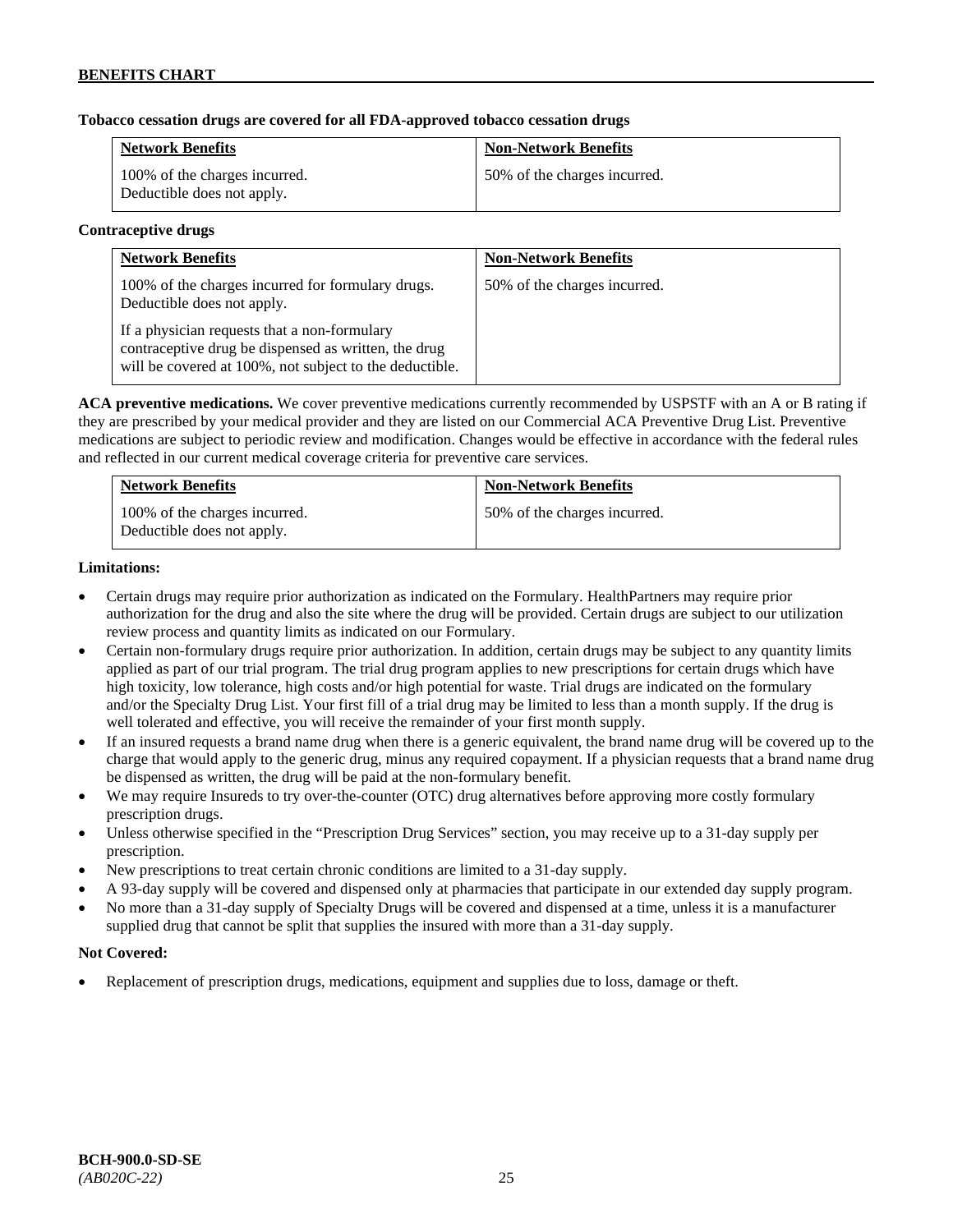- Nonprescription (over the counter) drugs or medications, including, but not limited to, vitamins, supplements, homeopathic remedies, and non-FDA approved drugs, unless listed on the Formulary and prescribed by a physician or legally authorized health care provider under applicable state and federal law. We cover off-label use of drugs to treat cancer as specified in the "Prescription Drug Services" section of this Benefits Chart. This exclusion does not include over-the-counter contraceptives for women as allowed under the Affordable Care Act when the Insured obtains a prescription for the item. In addition, if the Insured obtains a prescription, this exclusion does not include aspirin to prevent cardiovascular disease for men and women of certain ages; folic acid supplements for women who may become pregnant; fluoride chemoprevention supplements for children without fluoride in their water source; and iron supplements for children ages 6-12 months who are at risk for anemia.
- All drugs for the treatment of sexual dysfunction.
- Fertility drugs.
- Medical cannabis.
- Drugs on the Excluded Drug List. The Excluded Drug List includes select drugs within a therapy class that are not eligible for coverage. This includes drugs that may be excluded for certain indications. The Excluded Drug List is available a[t HealthPartners.com.](http://www.healthpartners.com/)
- Drugs that are newly approved by the FDA until they are reviewed and approved by HealthPartners Pharmacy and Therapeutics Committee.
- Medical devices approved by the FDA will not be covered under the "Prescription Drug Services" section unless they are on our Formulary. Covered medical devices are generally submitted and reimbursed under your medical benefits.
- See "Services Not Covered" in the Certificate.

## **PREVENTIVE SERVICES**

#### **Applicable Definitions:**

**Routine Preventive Services** are routine healthcare services that include screenings, checkups and counseling to prevent illness, disease or other health problems before symptoms occur.

**Diagnostic Services** are services to help a provider understand your symptoms, diagnose illness, and decide what treatment may be needed. They may be the same services that are listed as preventive services, but they are being used as diagnostic services. Your provider will determine if these services are preventive or diagnostic. These services are not preventive if received as part of a visit to diagnose, manage, or maintain an acute or chronic medical condition, illness or injury. When that occurs, unless otherwise indicated below, standard deductibles, copayments or coinsurance apply.

#### **Covered Services:**

We cover preventive services which meet any of the requirements under the Affordable Care Act (ACA) shown in the bulleted items below. These preventive services are covered at 100% under the Network Benefits with no deductible, copayments or coinsurance. If a preventive service is not required by the ACA and it is covered at a lower benefit level or if a group qualifies for an exemption or accommodation for certain benefits under the ACA, it will be specified below. Preventive benefits mandated under the ACA are subject to periodic review and modification. Changes would be effective in accordance with the federal rules. Preventive services mandated by the ACA include:

- Evidence-based items or services that have in effect a rating of A or B in the current recommendations of the United States Preventive Services Task Force with respect to the individual;
- Immunizations for routine use in children, adolescents, and adults that have in effect a recommendation from the Advisory Committee on Immunization Practices of the Centers for Disease Control and Prevention with respect to the individual;
- With respect to infants, children, and adolescents, evidence-informed preventive care and screenings provided for in comprehensive guidelines supported by the Health Resources and Services Administration; and
- With respect to women, preventive care and screenings provided for in comprehensive guidelines supported by the Health Resources and Services Administration.

Covered services are based on established medical policies, which are subject to periodic review and modification by the medical or dental directors. These medical policies (medical coverage criteria) are available by calling Member Services, or logging on to your "*my*HealthPartners" account at [HealthPartners.com.](http://www.healthpartners.com/)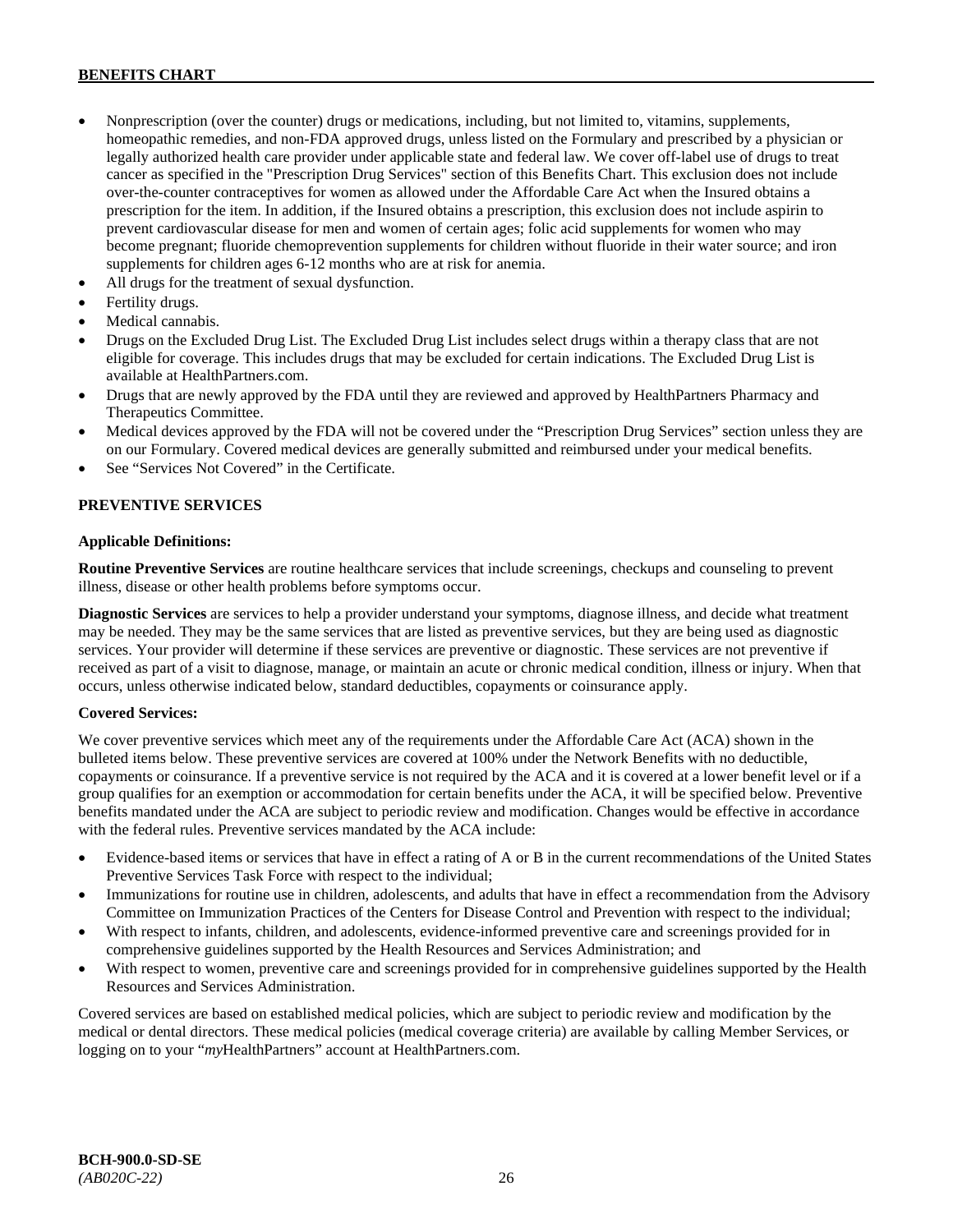## **ACA and state mandated preventive services are covered as follows:**

**Routine health exams and periodic health assessments.** A physician or health care provider will counsel you as to how often health assessments are needed based on age, sex and health status. This includes screening and counseling for tobacco use and all FDA approved tobacco cessation medications including over-the-counter drugs (as shown in the "Prescription Drug Services" section).

| <b>Network Benefits</b>                                     | <b>Non-Network Benefits</b>  |
|-------------------------------------------------------------|------------------------------|
| 100% of the charges incurred.<br>Deductible does not apply. | 50% of the charges incurred. |

**Child health supervision services**. This includes pediatric preventive services such as newborn screenings, appropriate immunizations, developmental assessments and laboratory services appropriate to the age of the child from birth to 72 months, and appropriate immunizations to age 18.

| <b>Network Benefits</b>                                     | <b>Non-Network Benefits</b>  |
|-------------------------------------------------------------|------------------------------|
| 100% of the charges incurred.<br>Deductible does not apply. | 50% of the charges incurred. |

#### **Routine prenatal care and exams**

| <b>Network Benefits</b>                                     | <b>Non-Network Benefits</b>  |
|-------------------------------------------------------------|------------------------------|
| 100% of the charges incurred.<br>Deductible does not apply. | 50% of the charges incurred. |

**Routine postnatal care.** This includes health exams, assessments, education and counseling relating to the period immediately after childbirth.

| <b>Network Benefits</b>                                     | <b>Non-Network Benefits</b>  |
|-------------------------------------------------------------|------------------------------|
| 100% of the charges incurred.<br>Deductible does not apply. | 50% of the charges incurred. |

**Routine screening procedures for cancer.** This includes colorectal screening or other cancer screenings recommended by the USPSTF with an A or B rating. Women's preventive health services below describe additional routine screening procedures for cancer.

| <b>Network Benefits</b>                                     | <b>Non-Network Benefits</b>  |
|-------------------------------------------------------------|------------------------------|
| 100% of the charges incurred.<br>Deductible does not apply. | 50% of the charges incurred. |

**Professional voluntary family planning services.** This includes services to prevent or delay a pregnancy, including counseling and education. Services must be provided by a licensed provider.

| <b>Network Benefits</b>                                     | <b>Non-Network Benefits</b>  |
|-------------------------------------------------------------|------------------------------|
| 100% of the charges incurred.<br>Deductible does not apply. | 50% of the charges incurred. |

#### **Adult immunizations**

| <b>Network Benefits</b>                                     | <b>Non-Network Benefits</b>  |
|-------------------------------------------------------------|------------------------------|
| 100% of the charges incurred.<br>Deductible does not apply. | 50% of the charges incurred. |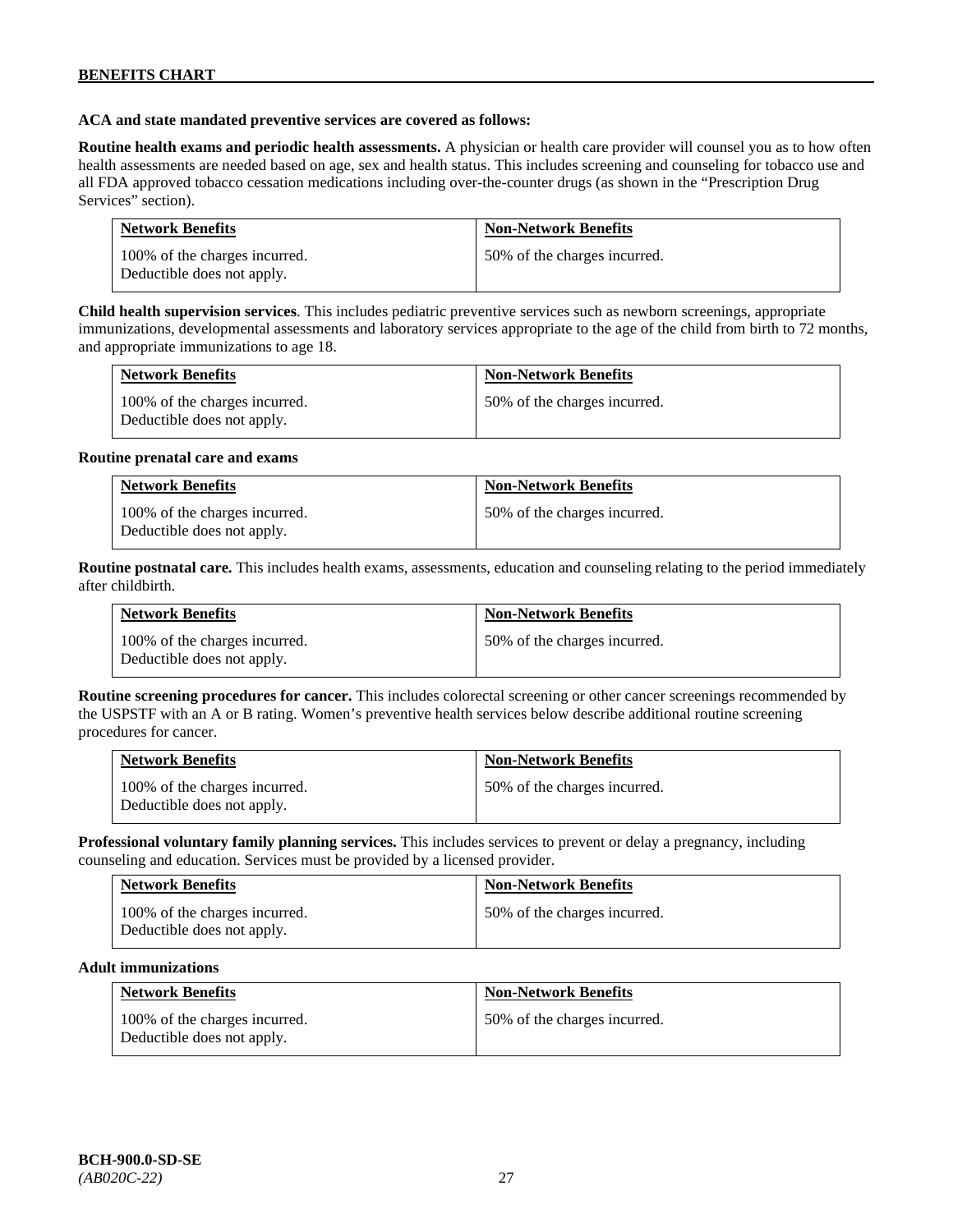**Women's preventive health services.** This includes mammograms, screenings for cervical cancer (pap smears), breast pumps, human papillomavirus (HPV) testing, counseling for sexually transmitted infections, and counseling and screening for human immunodeficiency virus (HIV) and all FDA approved contraceptive methods as prescribed by a doctor, sterilization procedures, education and counseling (see the "Prescription Drug Services" section for coverage of oral contraceptive drugs). For women whose family history is associated with an increased risk for BRCA1 or BRCA2 gene mutations, we cover genetic counseling and BRCA screening without cost sharing, if appropriate and as determined by a physician.

| <b>Network Benefits</b>                                     | <b>Non-Network Benefits</b>  |
|-------------------------------------------------------------|------------------------------|
| 100% of the charges incurred.<br>Deductible does not apply. | 50% of the charges incurred. |

**Obesity Screening and Management.** We cover obesity screening and counseling for all ages during a routine preventive care exam. If you are age 18 or older and have a body mass index of 30 or more, we also cover intensive obesity management to help you lose weight. Your primary care doctor can coordinate these services.

| <b>Network Benefits</b>                                     | <b>Non-Network Benefits</b>  |
|-------------------------------------------------------------|------------------------------|
| 100% of the charges incurred.<br>Deductible does not apply. | 50% of the charges incurred. |

## **In addition to any ACA or state mandated preventive services referenced above, we cover the following eligible services:**

#### **Routine eye and hearing exams**

| <b>Network Benefits</b>                                     | <b>Non-Network Benefits</b>  |
|-------------------------------------------------------------|------------------------------|
| 100% of the charges incurred.<br>Deductible does not apply. | 50% of the charges incurred. |

**Ovarian cancer surveillance tests for women who are at risk.** "At risk for ovarian cancer" means (1) having a family history that includes any of the following: one or more first-degree or second-degree relatives with ovarian cancer, clusters of female relatives with breast cancer or nonpolyposis colorectal cancer; or (2) testing positive for BRCA1 or BRCA2 mutations. "Surveillance tests for ovarian cancer" means annual screening using: CA-125 serum tumor marker testing, transvaginal ultrasound, pelvic examination or other proven ovarian cancer screening tests currently being evaluated by the federal Food and Drug Administration or by the National Cancer Institute.

| <b>Network Benefits</b>                                                                                                                                                                                                          | <b>Non-Network Benefits</b>                                                                                                                                                                                                          |
|----------------------------------------------------------------------------------------------------------------------------------------------------------------------------------------------------------------------------------|--------------------------------------------------------------------------------------------------------------------------------------------------------------------------------------------------------------------------------------|
| Coverage level is same as corresponding Network<br>Benefit, depending on type of service provided, such<br>as Diagnostic Imaging Services, Laboratory Services<br>Office Visits for Illness or Injury or Preventive<br>Services. | Coverage level is same as corresponding Non-Network<br>Benefit, depending on type of service provided, such as<br>Diagnostic Imaging Services, Laboratory Services<br>Office Visits for Illness or Injury or Preventive<br>Services. |
|                                                                                                                                                                                                                                  |                                                                                                                                                                                                                                      |

#### **Limitations:**

• Services are not preventive if received as part of a visit to diagnose, manage or maintain an acute or chronic medical condition, illness or injury. When that occurs, unless otherwise indicated above, standard deductibles, copayments or coinsurance apply.

#### **Not Covered:**

See "Services Not Covered" in the Certificate.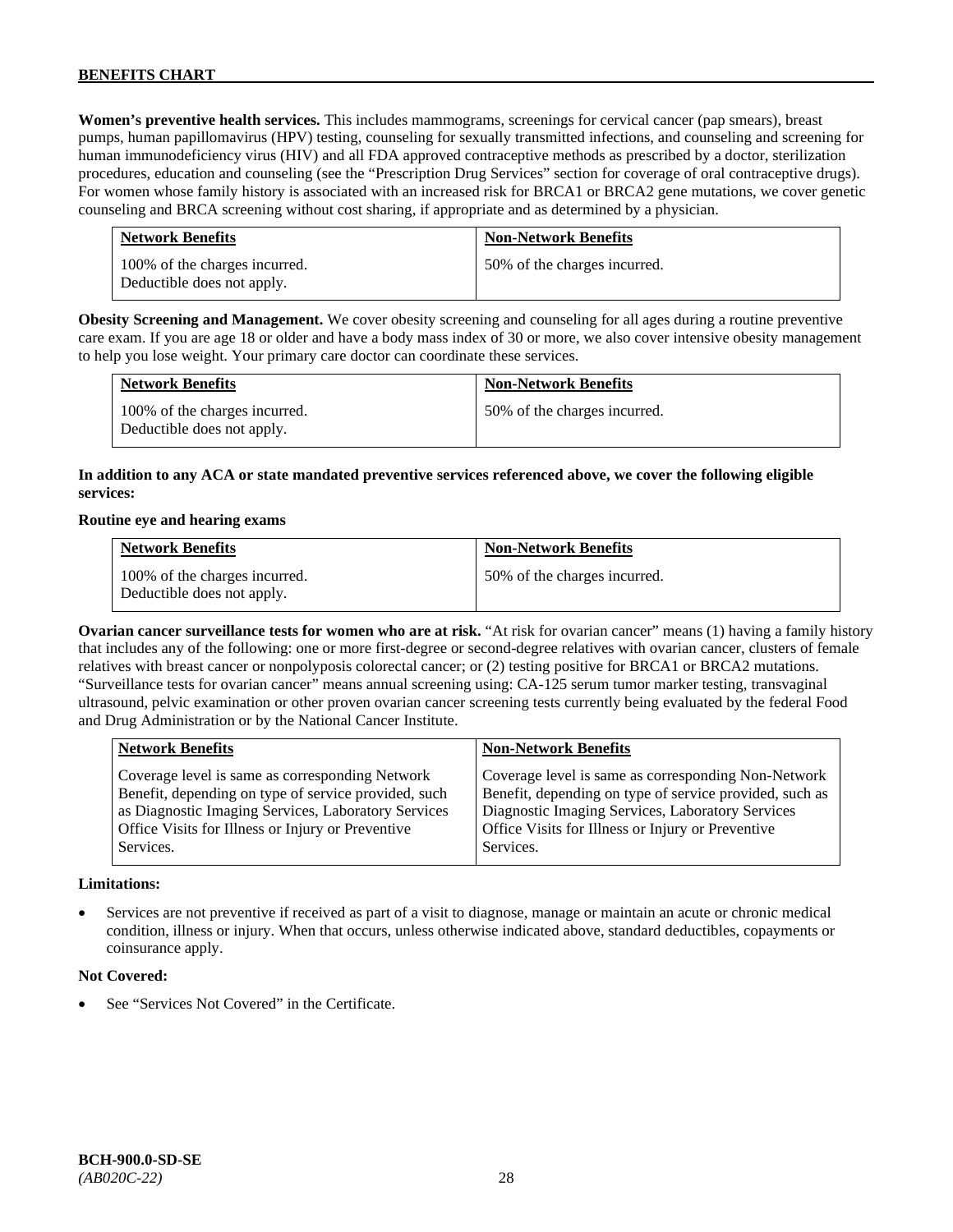# **TELEHEALTH/TELEMEDICINE SERVICES**

## **Definitions:**

**Telehealth, Telemedicine, or Virtual Care.** This is a means of communication between a health care professional and a patient. This includes the use of secure electronic information, imaging, and communication technologies, including:

- interactive audio or audio-video
- interactive audio with store-and-forward technology
- chat-based and email-based systems
- physician-to-physician consultation
- patient education
- data transmission
- data interpretation
- digital diagnostics (algorithm-enabled diagnostic support)
- digital therapeutics (the use of personal health devices and sensors, either alone or in combination with conventional drug therapies, for disease prevention and management)

#### Services can be delivered:

Synchronously: the patient and health care professional are engaging with one another at the same time; or Asynchronously: the patient and health care professional engage with each other at different points in time.

**Telephone Visits.** Live, synchronous, interactive encounters over the telephone between a patient and a healthcare provider.

**E-visit or chat-based visits.** Asynchronous online or mobile app encounters to discuss a patient's personal health information, vital signs, and other physiologic data or diagnostic images. The healthcare provider reviews and delivers a consultation, diagnosis, prescription or treatment plan after reviewing the patient's visit information.

**Virtuwell.** This is an online service for you to receive a diagnosis and treatment for certain conditions, such as a cold, flu, ear pain and sinus infections. You may access the Virtuwell website at [Virtuwell.com.](https://www.virtuwell.com/)

**Video Visits.** Live, synchronous, interactive encounters using secure web-based video between a patient and a healthcare provider.

#### **Covered Services:**

The Plan covers the following methods of receiving care for services that would be eligible under the Plan if the service were provided in person.

#### **Scheduled Telephone Visits**

| <b>Network Benefits</b>                                                       | <b>Non-Network Benefits</b>  |
|-------------------------------------------------------------------------------|------------------------------|
| 100% of the charges incurred, subject to your<br>copayment of \$15 per visit. | 50% of the charges incurred. |

#### **E-visits**

#### **Access to online care through Virtuwell at [Virtuwell.com](http://www.virtuwell.com/)**

| <b>Network Benefits</b>       | <b>Non-Network Benefits</b> |
|-------------------------------|-----------------------------|
| 100% of the charges incurred. | Not applicable.             |

## **All other E-visits**

| <b>Network Benefits</b>                                                       | <b>Non-Network Benefits</b>  |
|-------------------------------------------------------------------------------|------------------------------|
| 100% of the charges incurred, subject to your<br>copayment of \$15 per visit. | 50% of the charges incurred. |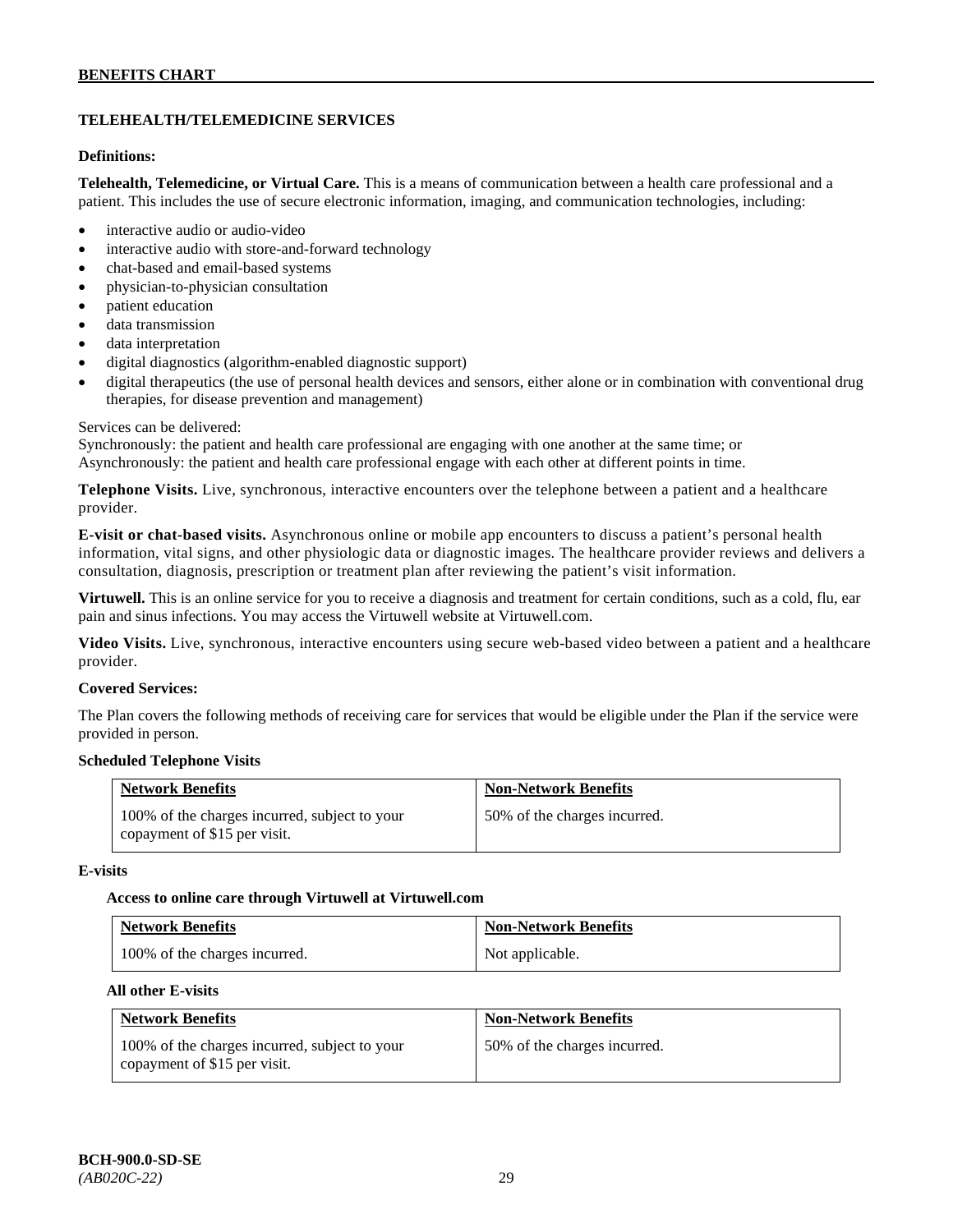## **Video visits**

| <b>Network Benefits</b>                                                                                                                                                                                 | <b>Non-Network Benefits</b>                                                                                                                            |
|---------------------------------------------------------------------------------------------------------------------------------------------------------------------------------------------------------|--------------------------------------------------------------------------------------------------------------------------------------------------------|
| Coverage level is same as corresponding Network<br>benefit, depending on type of service provided, such as<br>Office Visits for Illness or Injury, Inpatient or<br><b>Outpatient Hospital Services.</b> | Coverage level is same as corresponding Non-Network<br>Benefit, depending on type of service provided, such as<br>Office Visits for Illness or Injury. |

## **Not Covered:**

See "Services Not Covered" in the Certificate.

## **TRANSPLANT SERVICES**

## **Applicable Definitions:**

**Autologous.** This is when the source of cells is from the individual's own marrow or stem cells.

**Allogeneic.** This is when the source of cells is from a related or unrelated donor's marrow or stem cells.

**Autologous Bone Marrow Transplant.** This is when the bone marrow is harvested from the individual and stored. The patient undergoes treatment which includes tumor ablation with high-dose chemotherapy and/or radiation. The bone marrow is reinfused (transplanted).

**Allogeneic Bone Marrow Transplant.** This is when the bone marrow is harvested from the related or unrelated donor and stored. The patient undergoes treatment which includes tumor ablation with high-dose chemotherapy and/or radiation. The bone marrow is reinfused (transplanted).

**Autologous/Allogeneic Stem Cell Support.** This is a treatment process that includes stem cell harvest from either bone marrow or peripheral blood, tumor ablation with high-dose chemotherapy and/or radiation, stem cell reinfusion, and related care. Autologous/allogeneic bone marrow transplantation and high dose chemotherapy with peripheral stem cell rescue/support are considered to be autologous/allogeneic stem cell support.

**Designated Transplant Center.** This is any health care provider, group or association of health care providers designated by us to provide services, supplies or drugs for specified transplants for our Insureds.

**Transplant Services.** This is transplantation (including retransplants) of the human organs or tissue listed below, including all related post-surgical treatment, follow-up care and drugs and multiple transplants for a related cause. Transplant services do not include other organ or tissue transplants or surgical implantation of mechanical devices functioning as a human organ, except surgical implantation of an FDA approved Ventricular Assist Device (VAD) or total artificial heart, functioning as a temporary bridge to heart transplantation.

Prior authorization is required prior to consultation to support coordination of care and benefits.

## **Covered Services:**

We cover eligible transplant services (as defined above) while you are covered under this Benefits Chart. Transplants that will be considered for coverage are limited to the following:

- Kidney transplants for end-stage disease.
- Cornea transplants for end-stage disease.
- Heart transplants for end-stage disease.
- Lung transplants or heart/lung transplants for: (1) primary pulmonary hypertension; (2) Eisenmenger's syndrome; (3) end-stage pulmonary fibrosis; (4) alpha 1 antitrypsin disease; (5) cystic fibrosis; and (6) emphysema.
- Liver transplants for: (1) biliary atresia in children; (2) primary biliary cirrhosis; (3) post-acute viral infection (including hepatitis A, hepatitis B antigen e negative and hepatitis C) causing acute atrophy or post-necrotic cirrhosis; (4) primary sclerosing cholangitis; (5) alcoholic cirrhosis; and (6) hepatocellular carcinoma.
- Allogeneic bone marrow transplants or peripheral stem cell support associated with high dose chemotherapy for: (1) acute myelogenous leukemia; (2) acute lymphocytic leukemia; (3) chronic myelogenous leukemia; (4) severe combined immunodeficiency disease; (5) Wiskott-Aldrich syndrome; (6) aplastic anemia; (7) sickle cell anemia; (8) non-relapsed or relapsed non-Hodgkin's lymphoma; (9) multiple myeloma; and (10) testicular cancer.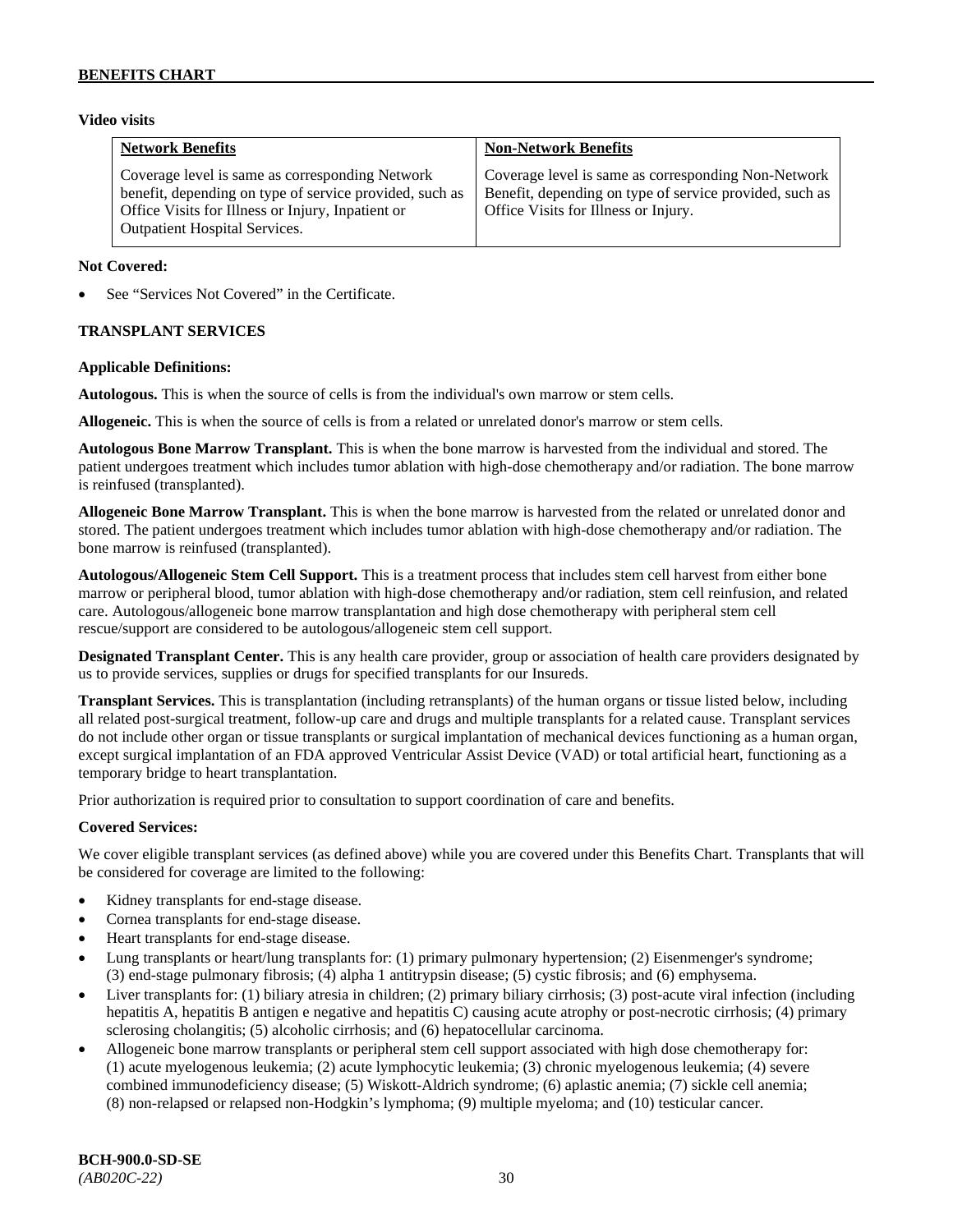- Autologous bone marrow transplants or peripheral stem cell support associated with high-dose chemotherapy for: (1) acute leukemias; (2) non-Hodgkin's lymphoma; (3) Hodgkin's disease; (4) Burkitt's lymphoma; (5) neuroblastoma; (6) multiple myeloma; (7) chronic myelogenous leukemia; and (8) non-relapsed non-Hodgkin's lymphoma.
- Pancreas transplants for simultaneous pancreas-kidney transplants for diabetes, pancreas after kidney, living related segmental simultaneous pancreas kidney transplantation and pancreas transplant alone.

To receive Network Benefits, charges for transplant services must be incurred at a Designated Transplant Center.

The transplant-related treatment provided, including expenses incurred for directly related donor services, shall be subject to and in accordance with the provisions, limitations, maximum and other terms of this Benefits Chart.

Medical and hospital expenses of the donor are covered only when the recipient is an Insured and the transplant and directly related donor expenses have been prior authorized for coverage. Treatment of medical complications that may occur to the donor are not covered. Donors are not considered Insureds, and are therefore not eligible for the rights afforded to Insureds under the Certificate.

The list of eligible transplant services and coverage determinations are based on established medical policies, which are subject to periodic review and modifications by the medical director.

| <b>Network Benefits</b>                          | <b>Non-Network Benefits</b>                          |
|--------------------------------------------------|------------------------------------------------------|
| See Network Inpatient Hospital Services benefit. | See Non-Network Inpatient Hospital Services benefit. |

## **Transplant travel benefit for network benefits**

We may provide travel and lodging when an Insured needs a transplant and a designated transplant center is greater than 100 miles from the Insured's primary address.

This benefit is subject to our medical policies (medical coverage criteria). Coverage criteria are available by calling Member Services, or logging on to your "*my*HealthPartners" account a[t healthpartners.com.](http://www.healthpartners.com/)

When submitting receipts for travel and lodging, the Insured will need to attach a letter explaining that the receipts are in conjunction with an authorized organ or bone marrow transplant and include the recipient's name and member ID number or complete a Lodging and Travel Claim form with the receipts.

| <b>Network Benefits</b>                                                                                                                                                                                                                                 | <b>Non-Network Benefits</b> |
|---------------------------------------------------------------------------------------------------------------------------------------------------------------------------------------------------------------------------------------------------------|-----------------------------|
| Transplant travel benefits are covered under the<br>Network transplant services benefit.                                                                                                                                                                | No coverage.                |
| Expenses for travel and lodging for the insured (the<br>transplant recipient) and one adult companion, or up to<br>two companions for a transplant recipient who is a<br>minor dependent, may be covered up to a maximum of<br>\$10,000 per transplant. |                             |
| Lodging coverage is limited to \$100 per day.                                                                                                                                                                                                           |                             |

## **Not Covered:**

- We consider the following transplants to be investigative and do not cover them: surgical implantation of mechanical devices functioning as a permanent substitute for human organ, non-human organ implants and/or transplants and other transplants not specifically listed in this Benefits Chart.
- See "Services Not Covered" in the Certificate.